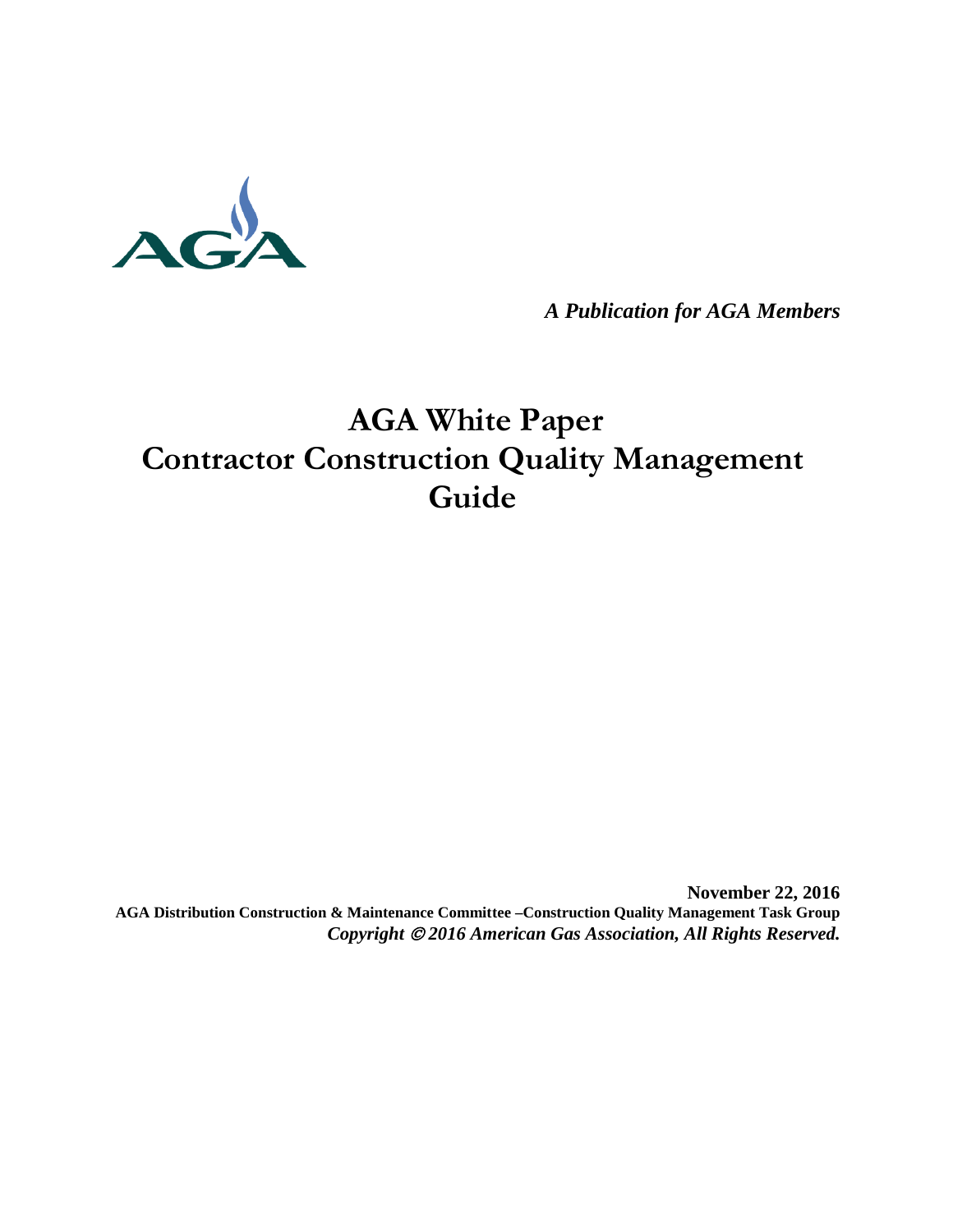#### **DISCLAIMER AND COPYRIGHT**

The American Gas Association's (AGA) Operations and Engineering Section provides a forum for industry experts to bring their collective knowledge together to improve the state of the art in the areas of operating, engineering and technological aspects of producing, gathering, transporting, storing, distributing, measuring and utilizing natural gas.

Through its publications, of which this is one, AGA provides for the exchange of information within the natural gas industry and scientific, trade and governmental organizations. Many AGA publications are prepared or sponsored by an AGA Operations and Engineering Section technical committee. While AGA may administer the process, it does not write the document and neither AGA nor the technical committee independently tests, evaluates or verifies the accuracy of any information or the soundness of any judgments contained therein.

AGA disclaims liability for any personal injury, property or other damages of any nature whatsoever, whether special, indirect, consequential or compensatory, directly or indirectly resulting from the publication, use of or reliance on AGA publications. AGA makes no guaranty or warranty as to the accuracy and completeness of any information published therein. The information contained therein is provided on an "as is" basis and AGA makes no representations or warranties including any expressed or implied warranty of merchantability or fitness for a particular purpose.

In issuing and making this document available, AGA is not undertaking to render professional or other services for or on behalf of any person or entity. Nor is AGA undertaking to perform any duty owed by any person or entity to someone else. Anyone using this document should rely on his or her own independent judgment or, as appropriate, seek the advice of a competent professional in determining the exercise of reasonable care in any given circumstances.

AGA has no power, nor does it undertake, to police or enforce compliance with the contents of this document. Nor does AGA list, certify, test or inspect products, designs or installations for compliance with this document. Any certification or other statement of compliance is solely the responsibility of the certifier or maker of the statement.

AGA does not take any position with respect to the validity of any patent rights asserted in connection with any items that are mentioned in or are the subject of AGA publications, and AGA disclaims liability for the infringement of any patent resulting from the use of or reliance on its publications. Users of these publications are expressly advised that determination of the validity of any such patent rights, and the risk of infringement of such rights, is entirely their own responsibility.

Users of this publication should consult applicable federal, state and local laws and regulations. AGA does not, through its publications intend to urge action that is not in compliance with applicable laws, and its publications may not be construed as doing so.

Changes to this document may become necessary from time to time. If changes are believed appropriate by any person or entity, such suggested changes should be communicated to AGA in writing and sent to: *Operations & Engineering Section, American Gas Association, 400 North Capitol Street, NW, 4th Floor, Washington, DC 20001, U.S.A. Suggested changes must include: contact information, including name, address and any corporate affiliation; full name of the document; suggested revisions to the text of the*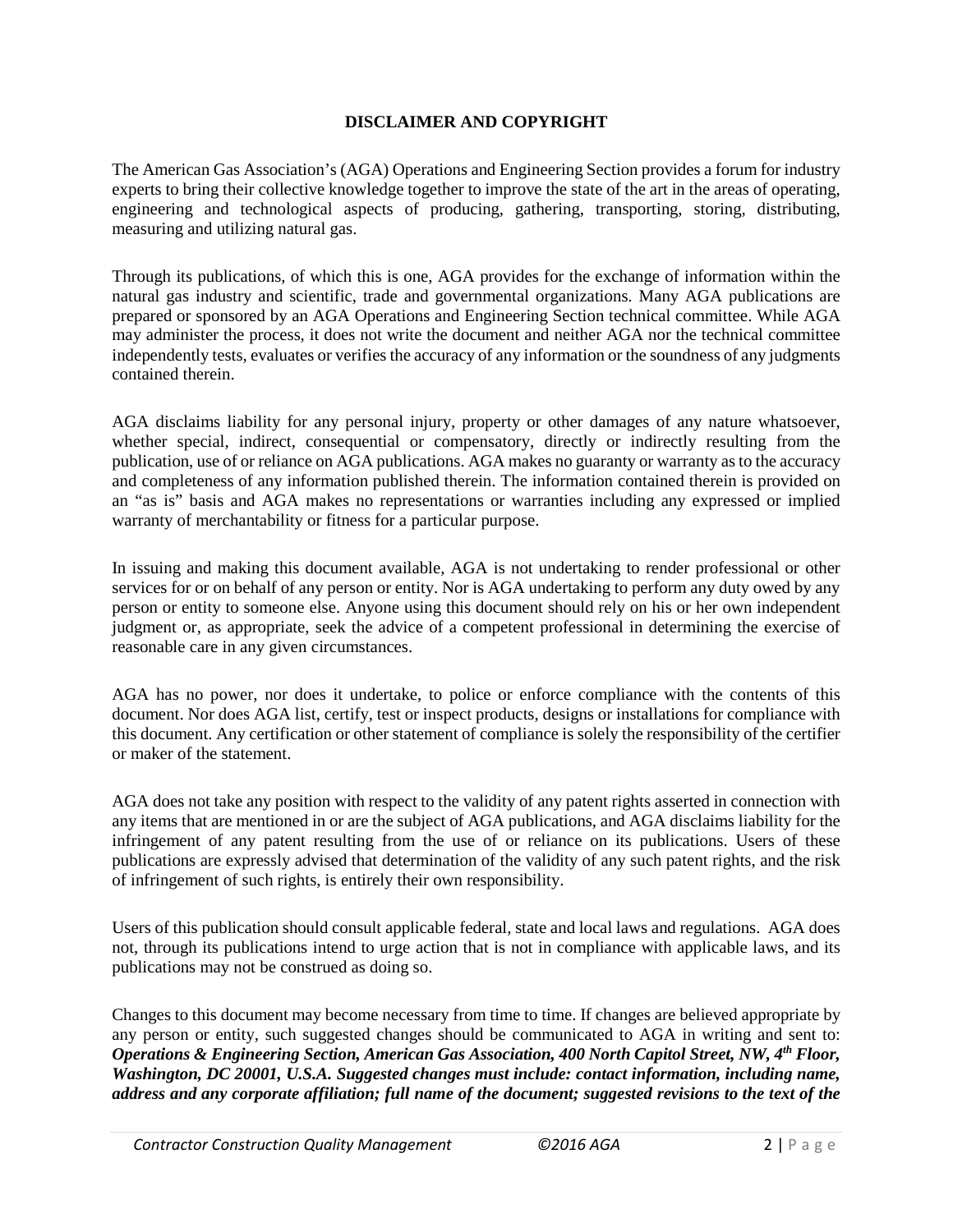*document; the rationale for the suggested revisions; and permission to use the suggested revisions in an amended publication of the document.*

*Copyright © 2016, American Gas Association, All Rights Reserved.*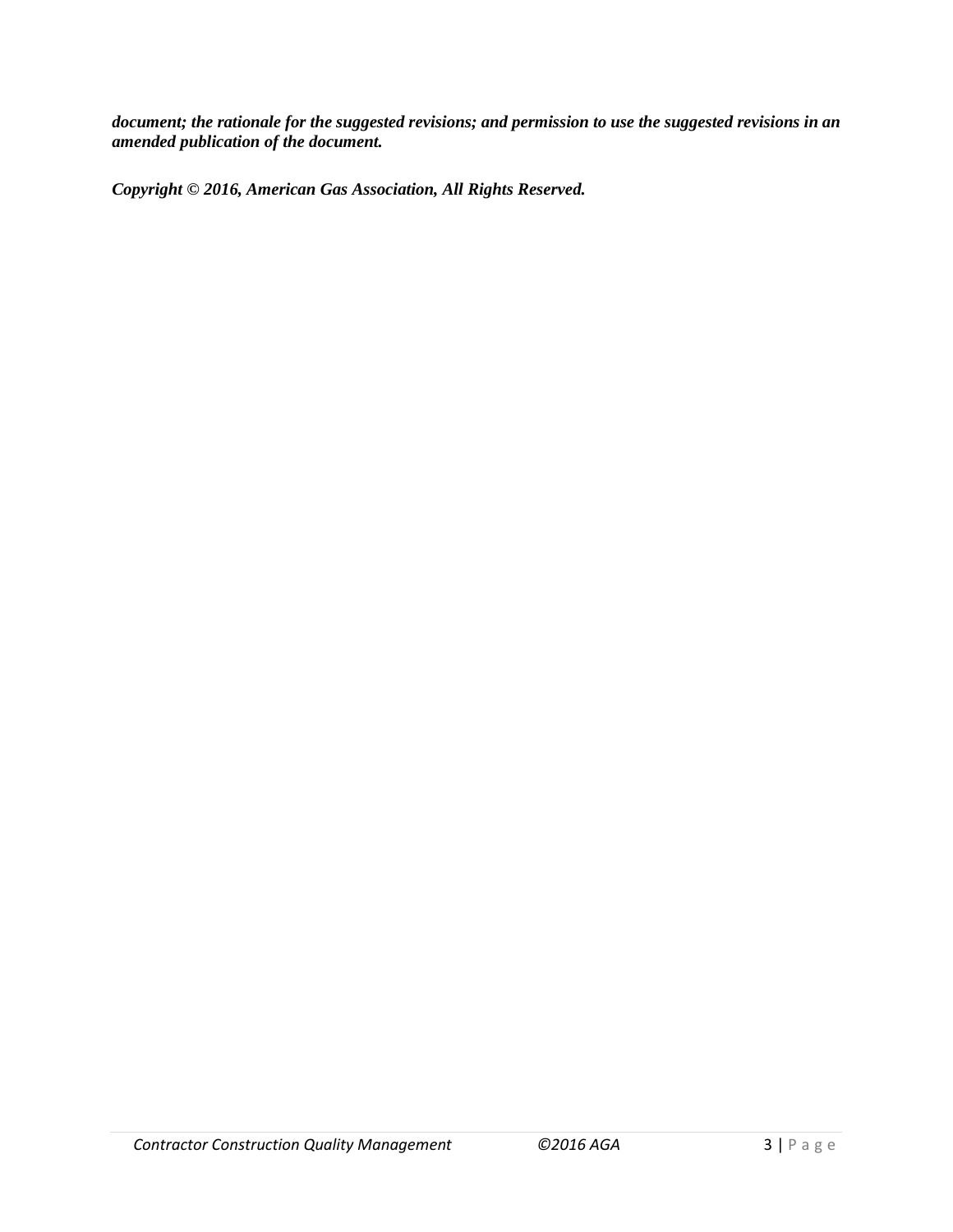Acknowledgement

The Construction Quality Management Task Group, contributing to the development of this white paper included:

> Robert Benson – National Grid Ed Estanislao – Southwest Gas Corporation Tim Lauder – PSE&G Buddy Powell – ATMOS Energy Tom Rieth – Louisville Gas & Electric Victoria Sorvillo Weidemann – Con Edison Mark White / Rob Conaway – Southern Cal Gas

Steve Wieczorek / David Spangler– Washington Gas Light Co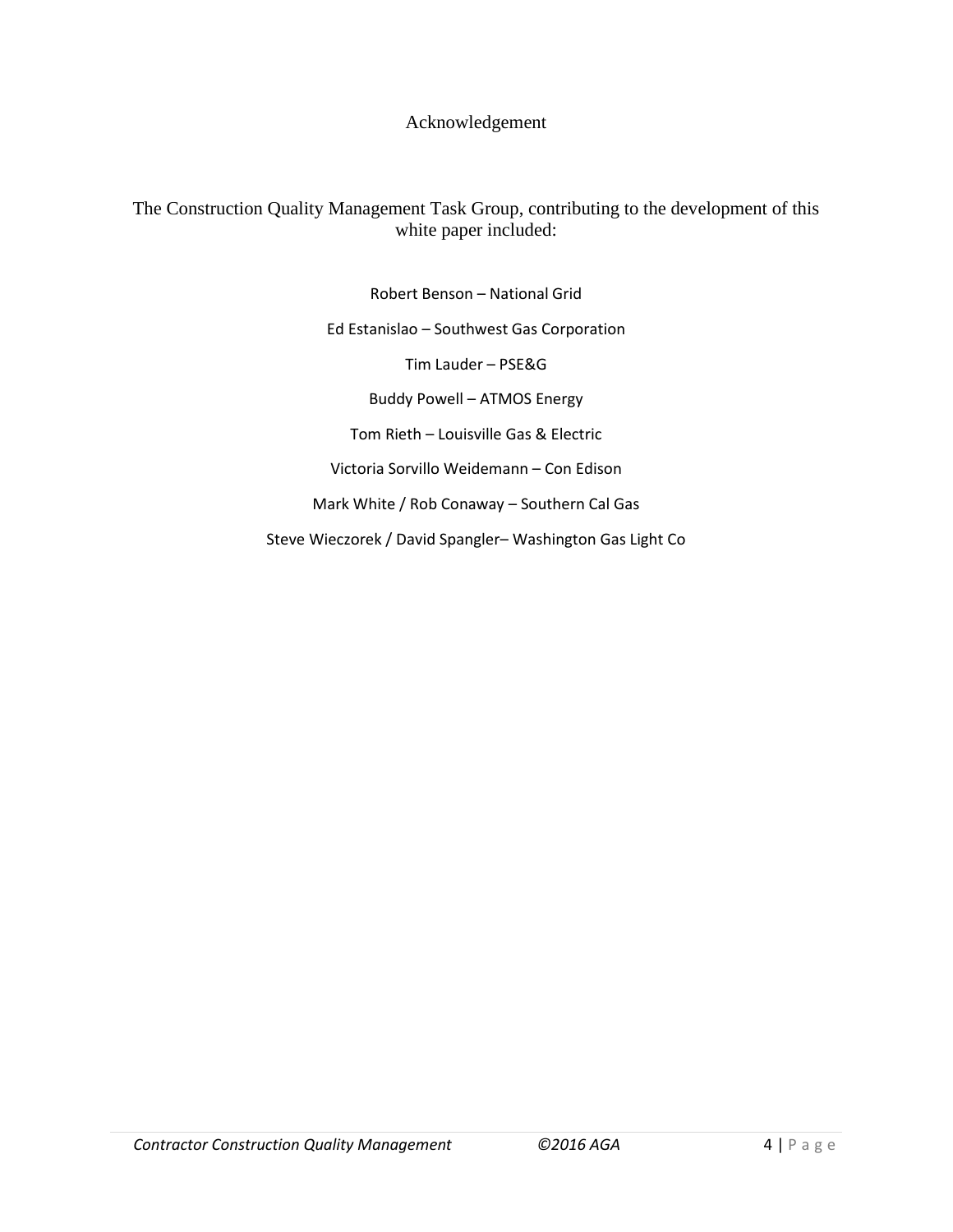# **Contractor Construction Quality Management Guide**

# **I. PURPOSE and SCOPE**

The intent of this white paper is to provide guidance for the implementation of a Quality Management Program during construction of Pipeline Facilities by an operator's contractor. This is guidance only. Practices may be different for different companies based on size, geography, system variables, etc.

There was a separate effort to create a white paper that addresses the broader concept of Quality Management for Gas Operations. See "Developing and Implementing a Quality Assurance Program for Natural Gas Operations", November 5, 2015.

This white paper is directed to only quality management of construction by contractors. It assumes that issues such as Quality Leadership, Management Commitment, Responsibilities, Authorities and Resources have been established.

The Guidance is broken down into the broad categories that follow the timeline of a typical Construction Project.

These categories include:

| $\bullet$ | Project Initiation - Section III      | pages 8 - 15 |
|-----------|---------------------------------------|--------------|
| $\bullet$ | Project Preparation - Section IV      | pages 16-20  |
| $\bullet$ | Inspection – Section V                | pages 21-37  |
| $\bullet$ | Documentation - Section VI            | pages 38-39  |
| $\bullet$ | Performance Measurement - Section VII | page 40      |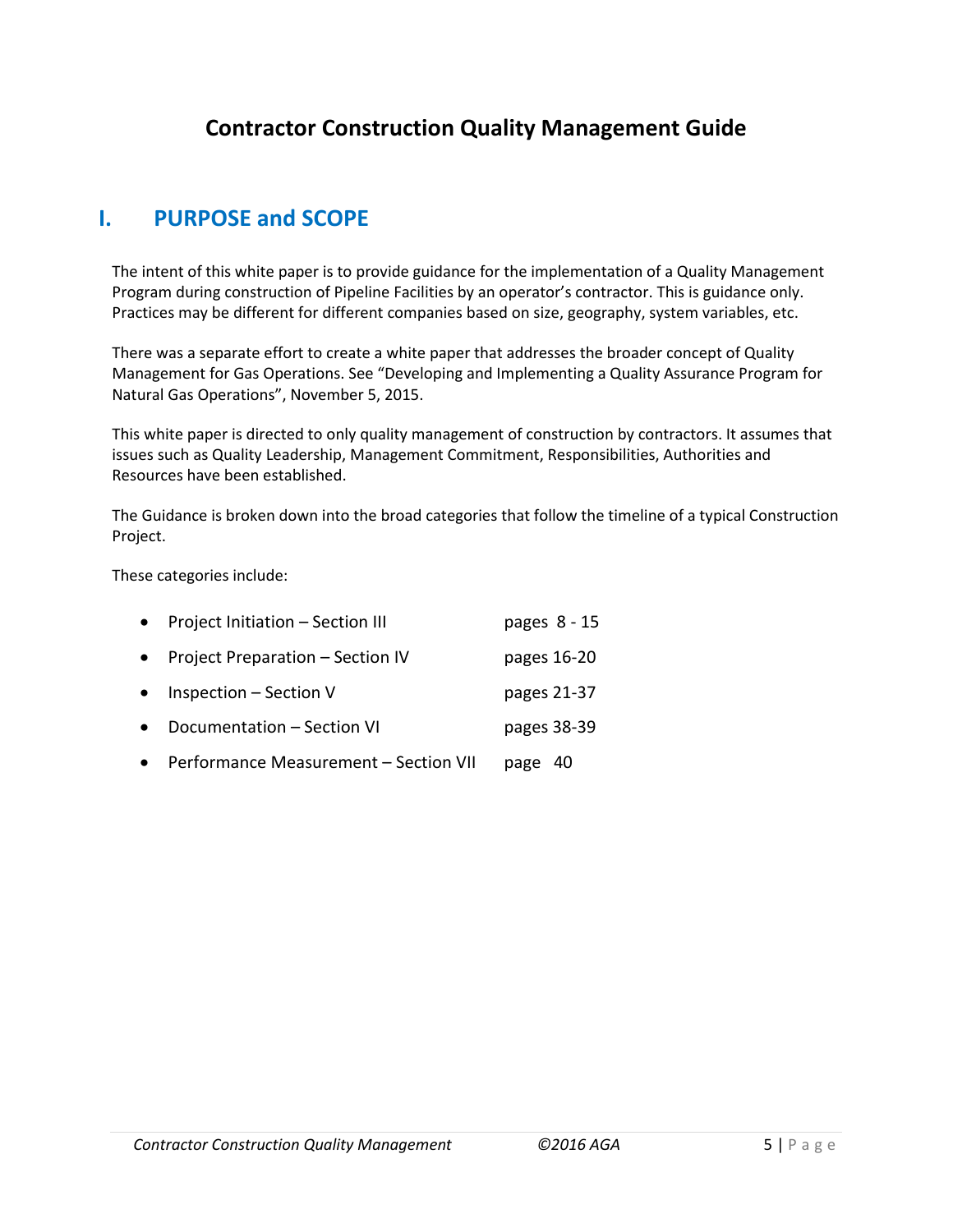# **II. DEFINITIONS**

- **Company Authorized Representative** *is a generic term for someone employed by the operator with the authority to assess compliance with terms of the contract or specifications. This person may be involved with the project such as a Project Manager or Construction Manager. Or, this person may have back office responsibility for review of records. Unlike the inspector, this individual may or may not visit the construction site.*
	- **Contract** *– The written agreement executed by the operator and contractor that details the obligations of the parties, including but not limited to standards for the performance of the work, furnishing of labor, equipment and materials, and the basis of payment.*
	- **Contractor** *is a person or company, independent of the operator, who agrees to furnish materials, services or personnel that meet the specifications of the operator and applicable standards at a mutually agreed price.*
	- **Inspection** *is the action of reviewing, witnessing and/or verifying that the task/work has been completed satisfactorily and in conformance with all applicable standards and specifications.*
	- **Inspector** *is a generic term for any individual assigned responsibility for inspection. The individual assigned to perform the inspection should not perform the construction task requiring inspection. This individual typically works in the field.*

*An inspector should have an appropriate level of training or experience with the requisite knowledge, skills and abilities to complete an assigned inspection. Such training may include: on-the-job training, classroom instruction, demonstrations, or other methods deemed appropriate by the operator. Prior construction or supervisory experience may be an acceptable substitute for some of the training. Some operators may choose to include inspectors in their Operator Qualification process.*

*Inspectors may be the operator's employee, contractor's employee and/or a third party. Titles vary for the individuals performing inspections and include inspector, oversight personnel, a Company Authorized Representative, and/or Job Supervisor/Foreman.*

- **Project -** *The unit price, lump sum or time & material work as defined by the terms and conditions of the construction contract.*
- **Operator** *as defined in 49 CFR 192.3 is an individual, firm, joint venture, partnership, corporation, association, state, municipality, cooperative association, or joint stock association, and including any trustee, receiver, assignee, or personal representative thereof who engages in the transportation of gas.*
- **Quality** *is conformance to requirements. It is the characteristics of a product or service which upholds its ability to satisfy stated or implied needs.*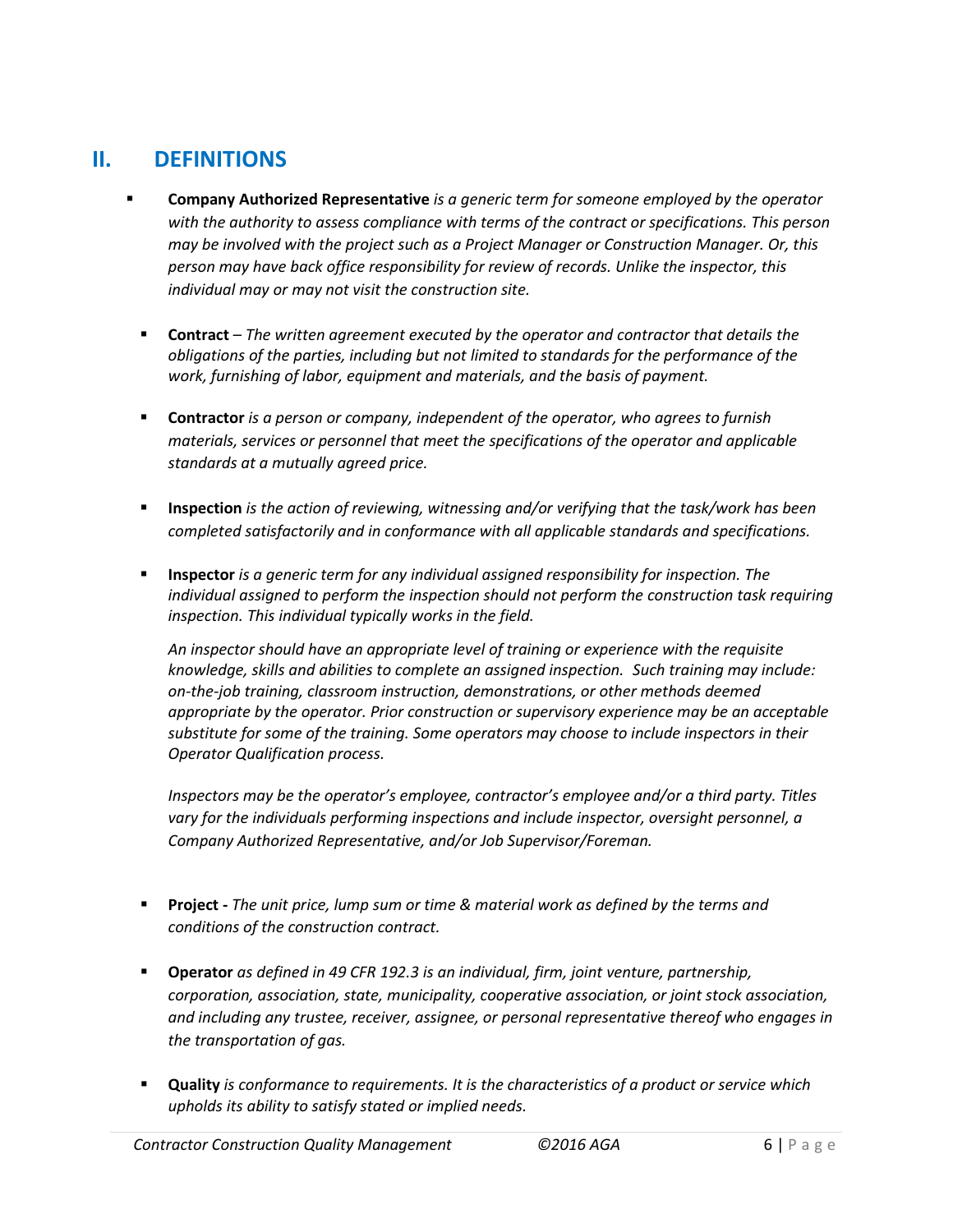- **Quality Performance Standard** *– Zero Defects.*
- **Quality Assurance** *(QA) comprises those actions necessary to provide adequate confidence that products, processes or systems comply with requirements such as specifications and standards. The focus is on providing assurance that processes are adequate and effective.*
- **Quality Control** *(QC) comprises operational techniques and activities, including inspections, necessary to control the characteristics of a product or service (i.e. characteristics that can be measured against codes, drawings, specifications). The focus is on preventing defective products or services from being passed on.*
- **Specifications** *– documentation which describes the work, which supports the plans, and which describes the types and qualities of materials and equipment, the methods of installation of such materials and equipment, and the results to be achieved.*
- **Standards** *A group of documents that specify requirements for construction and operation of natural gas pipelines. These include The Minimum Federal Safety Standards (49 CFR 192) and standards issued by other organizations and incorporated by reference in Part 192. Unlike Specifications created by the operator, these are typically written by organizations beyond the control of the operator.*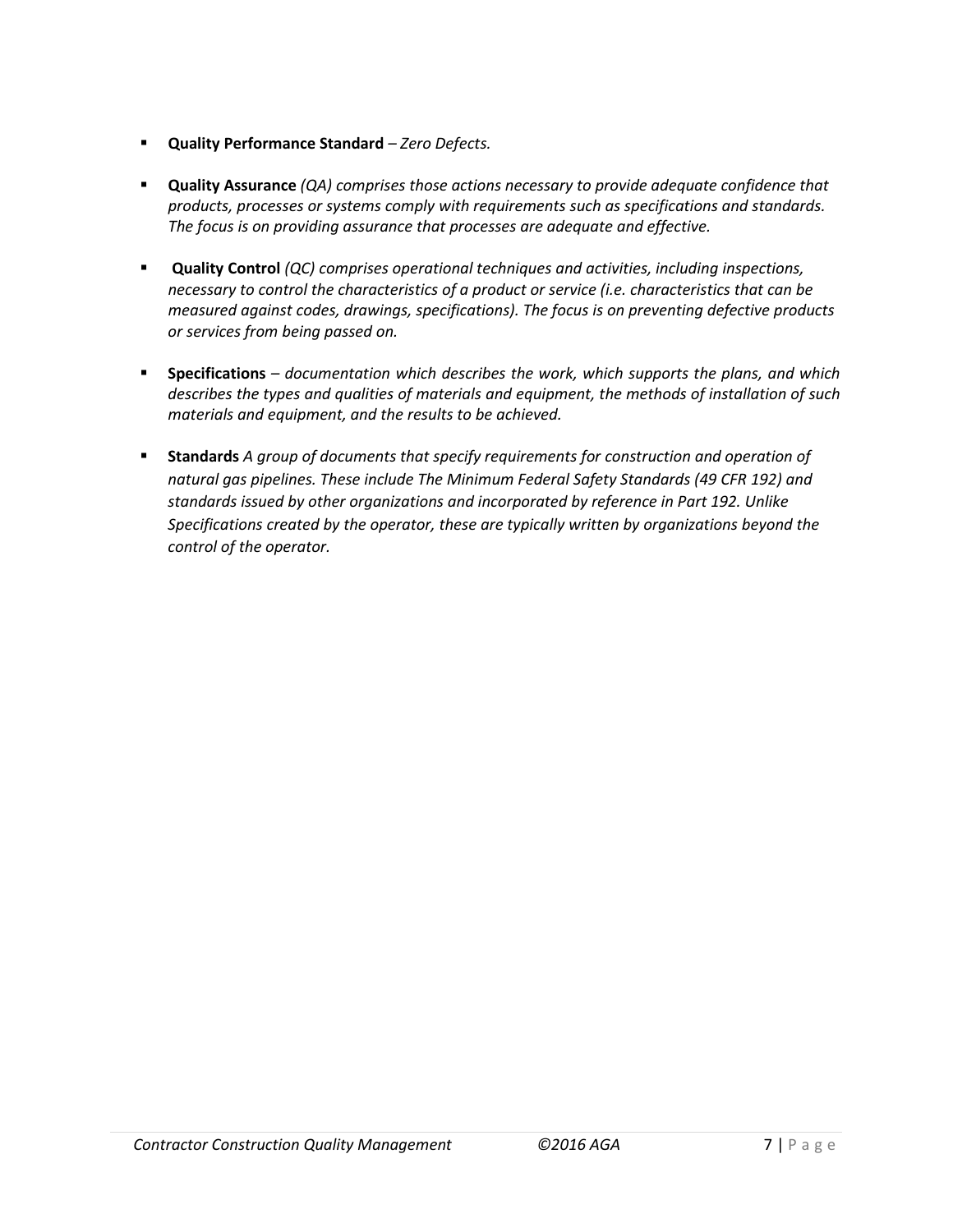# **III. PROJECT INITIATION**

### **A. Establishing Roles and/or Responsibilities**

There may be several individuals involved in any one construction project. It is important that the roles and expectations be discussed and agreed before the project starts. Roles to be discussed include:

#### **1. Workers**

The workers on the job should be responsible to safely perform their work in accordance with procedures. They should be able to stop a job for any safety or compliance issues; and should be able to raise those issues without fear of reprisal. The worker must be Operator Qualified (OQ) to perform an OQ task independently. Unqualified workers can perform some OQ tasks when under the direct observation of a qualified individual.

Some tasks such as tapping an energized pipeline, welding, fusion, and/or joining pipe, can only be performed by qualified workers.

Workers are responsible for both personal and pipeline safety. This includes verifying that they have the applicable personal protective equipment (PPE) required to be worn/utilized on the jobsite in accordance with procedures, the proper equipment, materials, tools and available standards/procedures.

### **2. Job Supervisor / Foreman**

The contractor's Job Supervisor or Foreman is responsible for the safe completion of the assigned work within the limits of the design specifications and procedures. Contractor titles for this person may vary to include a wide range of contractor management. This is typically the person to whom the inspector raises issues.

The contractor's Job Supervisor or Foreman is responsible to verify that all workers are in compliance with PPE requirements per the applicable procedures and that all appropriate and applicable work area protection is in place on the jobsite. The contractor's Job Supervisor or Foreman is also responsible for pipeline safety issues and determining that the proper materials are used and proper construction techniques are followed. This person verifies the protection of people and property during the safe completion of the work.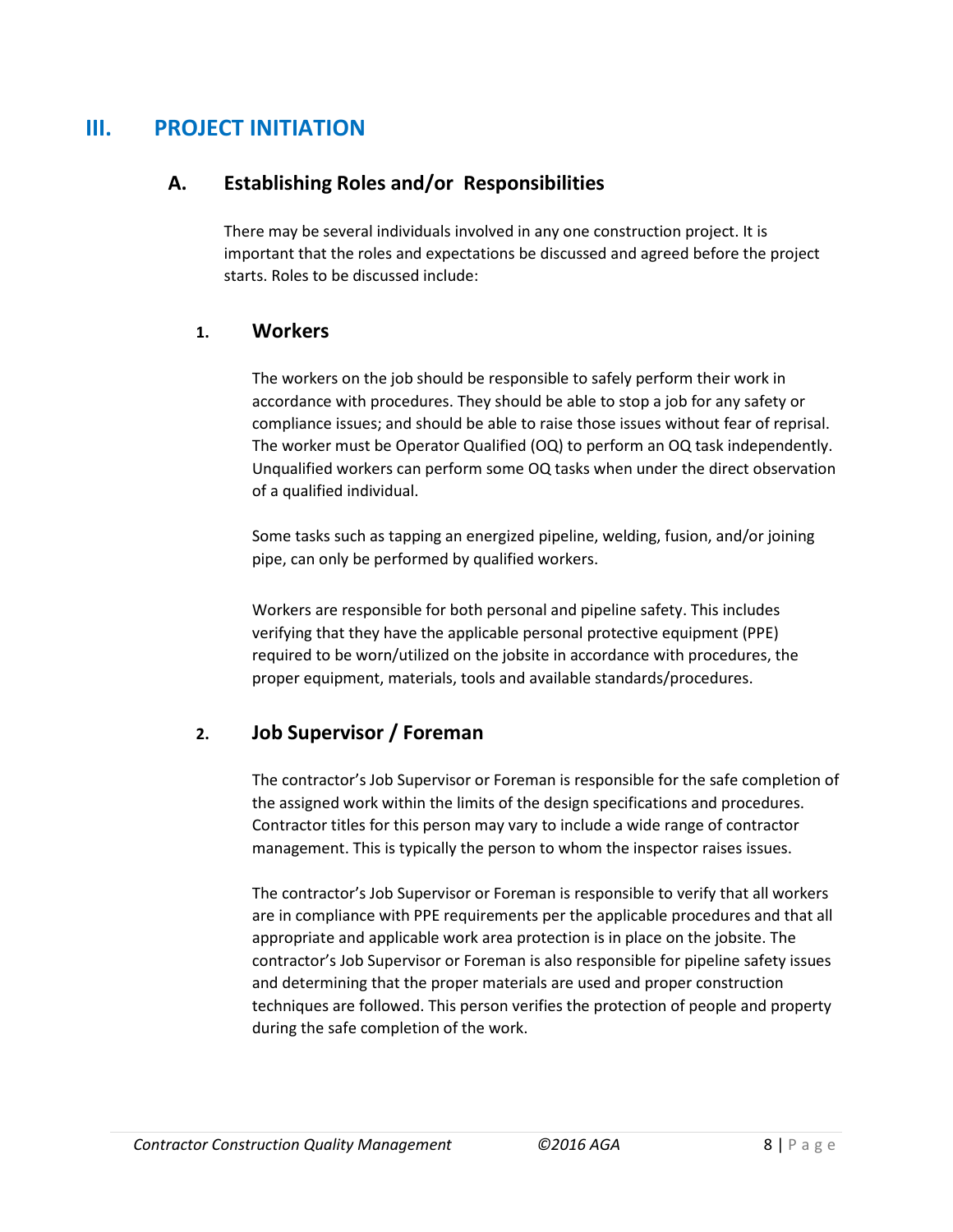### **3. Inspector**

As listed in the definitions, the inspector is responsible to review, witness and/or verify that the work has been completed satisfactorily. As in other steps of construction, during any inspection, work stoppage should occur if certain noncompliance is observed.

In the course of inspection, if certain phases of the work are not being done in accordance with the plans and specifications (non-conformances), or when other problems occur, these errors, violations, or problems should be documented and reported to the appropriate operator or contractor designated representative for further action.

The inspector should be able to fully read, comprehend, and interpret the contract, plans and specifications. The inspector typically does not have the authority to unilaterally alter any specification or design requirements. However, the inspector would be integral to any change management process by identifying the need for a change and passing the supporting information through the change management process.

The inspector may be involved in the review and acceptance of any project documentation from the contractor. This includes as-built documentation and contractual documentation.

### **4. Company Authority**

This is the individual with the authority to change specification requirements after completion of whatever internal change management process is in effect.

### **5. Public Relations**

There should be an understanding between the inspector and/or Company Authorized Representative and the Job Supervisor / Foreman regarding contact with the public and the customers.

### **6. Media Relations**

There should be an understanding of who is authorized to answer media inquiries regarding the construction project. Typically the operator's media relations personnel would handle all such inquiries after consultation with the inspector and / or Job Supervisor.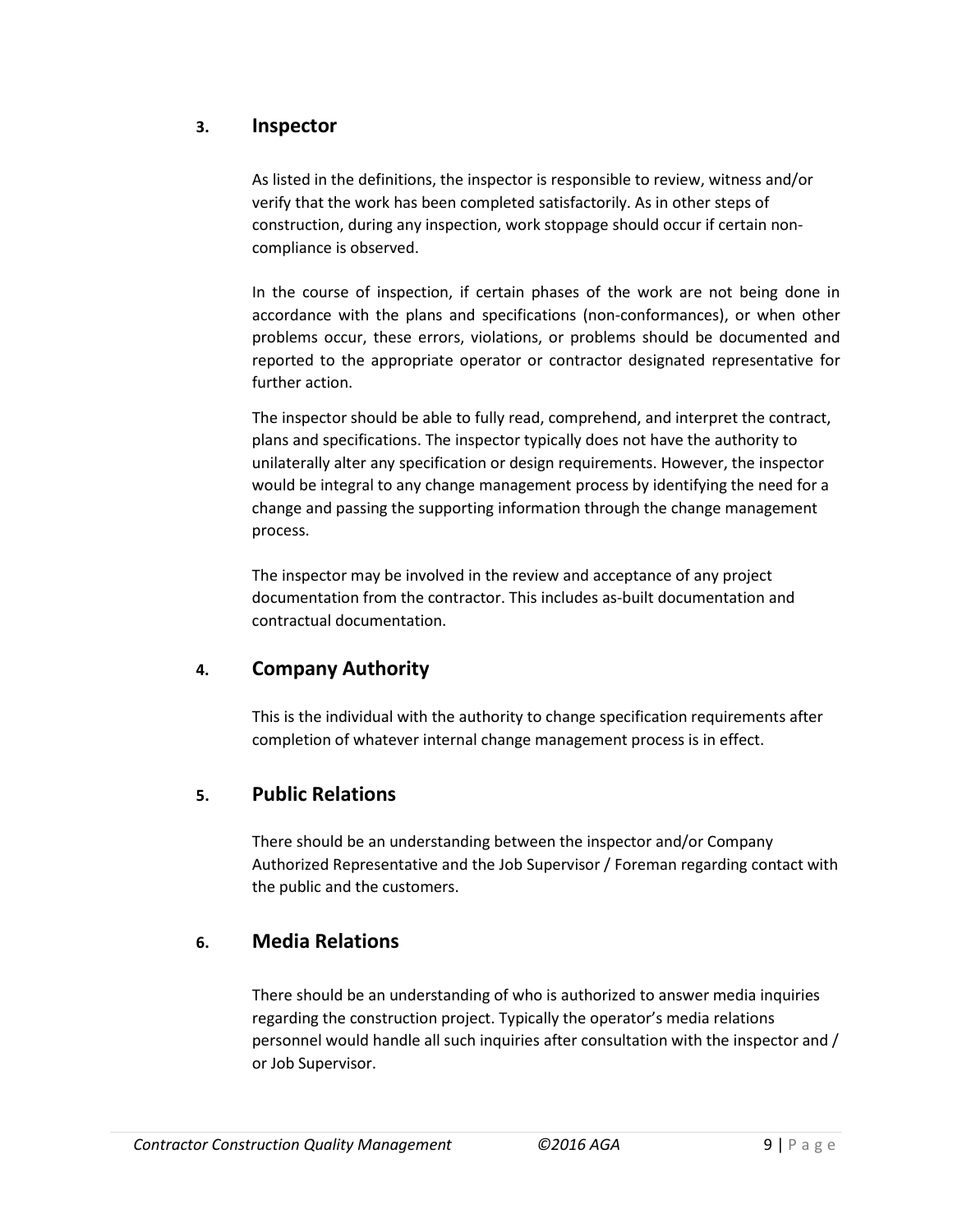### **7. Ethics**

It is important that the actions of the operator and the contractor be conducted to the highest ethical standards. Follow policies and procedures on ethical standards.

### **B. Environmental Permits and Agreements**

At times, conditions specific to certain environmentally sensitive locations may exist. In these situations, additional permits may be required. These applications require specialized knowledge and experience.

The inspector and Job Supervisor/ Foreman should have an understanding of the applicable permitting and compliance requirements of the project and confirm that the required mechanisms are in place for compliance prior to the start of construction.

### **C. Verifying Training and Qualification**

At the initial stages of a project the inspector and/or Company Authorized Representative should verify that project personnel have the necessary training and qualification to complete the work.

### **1. Operator Qualification**



*§192.801 Scope. (a) This subpart prescribes the minimum requirements for operator qualification of individuals performing covered tasks on a pipeline facility.*

*(b) For the purpose of this subpart, a covered task is an activity, identified by the operator, that:*

- *(1) Is performed on a pipeline facility;*
- *(2) Is an operations or maintenance task;*
- *(3) Is performed as a requirement of this part; and*
- *(4) Affects the operation or integrity of the pipeline.*

*AGA Commitment to Enhance Safety issued in May 2012 included: "Extend Operator Qualification Program to include tasks related to new main & service line construction."* 

a. The inspector and/or Company Authorized Representative should have a clear definition of the required qualifications for personnel on the project and verify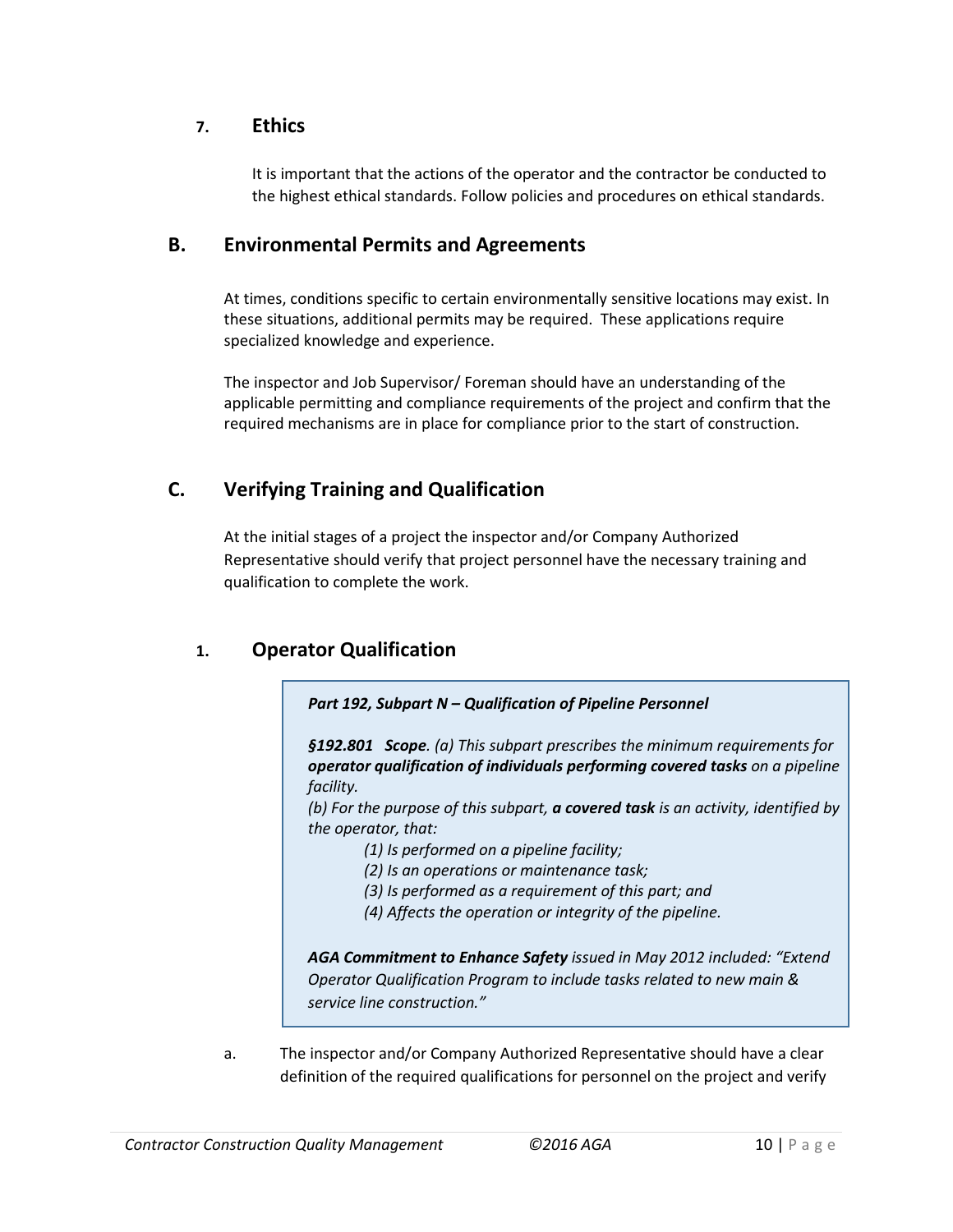that all personnel assigned to the construction project have all appropriate qualification documentation prior to the start of work.

- b. The inspector and/or Company Authorized Representative should have an understanding of each individual's level of qualifications including those who are qualified to perform a task without supervision and those who will be required to perform tasks under direct line of sight observation of another qualified individual.
- c. Any time there is a change in personnel on the construction crew, the qualifications should be re-verified.
- d. Contract documents may specify the qualifications required for the Supervisor/Foreman. The need for multiple crew members to have particular qualifications may also be specified.
- e. Operator Qualification status for each individual can change during the course of a project. This could be as a result of:
	- i. Disqualifications,
	- ii. Expiration of the qualification period,
	- iii. Achievement of new qualifications.

A mechanism to notify an inspector and/or Company Authorized Representative of such changes should be established.

# **2. Drug and Alcohol Testing**

*§199.1 Scope. This part requires operators of pipeline facilities subject to part 192, 193, or 195 of this chapter to test covered employees for the presence of prohibited drugs and alcohol*

#### *§199.3 Definitions*

*Covered employee, employee, or individual to be tested means a person who performs a covered function, including persons employed by operators, contractors engaged by operators, and persons employed by such contractors.*

*Covered function means an operations, maintenance, or emergencyresponse function regulated by part 192, 193, or 195 of this chapter that is performed on a pipeline or on an LNG facility.*

Typically, those performing Construction on a new pipeline are not covered under DOT Drug and Alcohol Testing regulations. However, some tasks on that new pipeline such as tapping, and purging fall under Operations – Subpart L of Part 192 and would require Drug and Alcohol Testing. The operator should verify that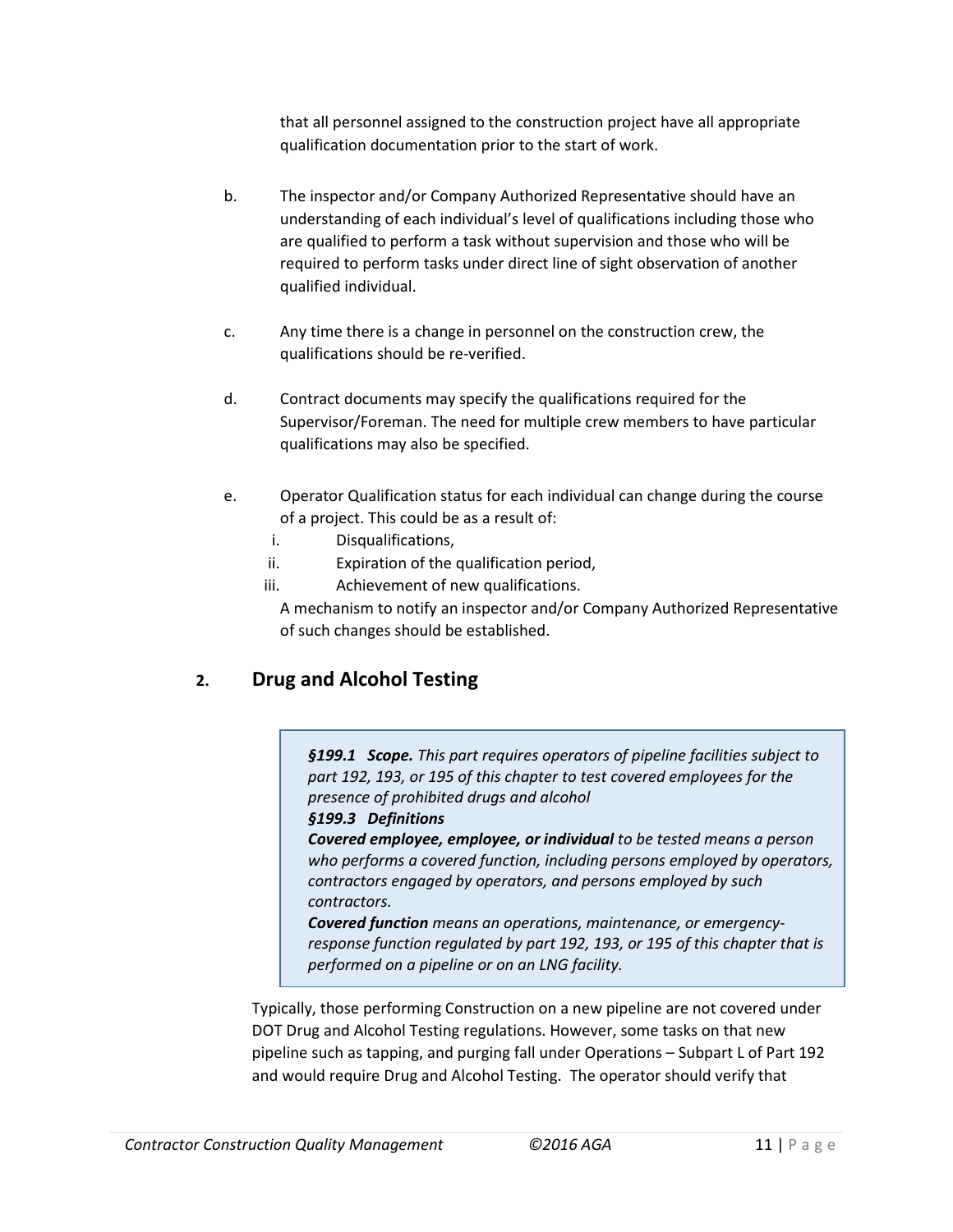employees involved in covered functions are included in a DOT compliant Drug and Alcohol Testing program.

## **3. Welding Qualification**

*§192.227 Qualification of welders. (a) Except as provided in paragraph (b) of this section, each welder or welding operator must be qualified in accordance with section 6, section 12, or Appendix A of API Std1104 (incorporated by reference, see §192.7) or section IX of the ASME Boiler and Pressure Vessel Code ….*

*(b) A welder may qualify to perform welding on pipe to be operated at a pressure that produces a hoop stress of less than 20 percent of SMYS by performing an acceptable test weld, for the process to be used, under the test set forth in section I of Appendix C of this part. Each welder who is to make a welded service line connection to a main must first perform an acceptable test weld under section II of Appendix C of this part as a requirement of the qualifying test.*

*§192.229 Limitations on welders. (b) A welder or welding operator may not weld with a particular welding process unless, within the preceding 6 calendar months, the welder or welding operator was engaged in welding with that process.*

Note: 192.229 continues with various other limitations on time periods between acceptable testing of welded joints

The inspector and/or Company Authorized Representative should verify the qualifications of any welder assigned to the project. This should include:

- a. Identification of the qualification method;
- b. Time since the welder last performed the welding process to be used on the project;
- c. Time since a welder has had a weld tested;
- d. The inspector should also check that a copy of the appropriate weld procedure is available to the welder.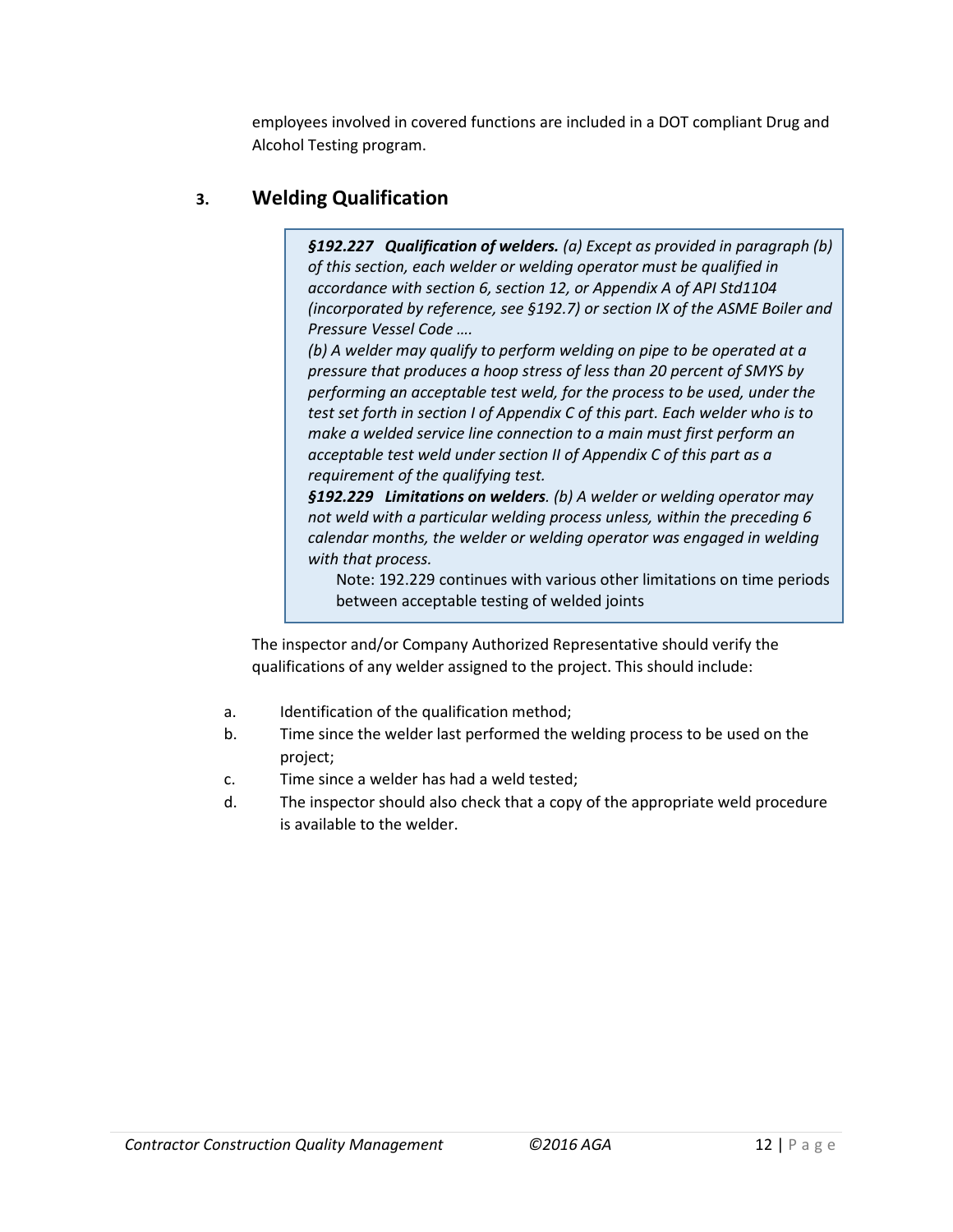# **4. Plastic Pipe Joining - Fusion Qualification & Mechanical Joining Qualification**

*§192.285 Plastic pipe: Qualifying persons to make joints. (a) No person may make a plastic pipe joint unless that person has been qualified under the applicable joining procedure by:*

*(1) Appropriate training or experience in the use of the procedure; and (2) Making a specimen joint from pipe sections joined according to the procedure that passes the inspection and test set forth in paragraph (b) of this section.*

*(c) A person must be re-qualified under an applicable procedure, once each calendar year at intervals not exceeding 15 months, or after any production joint is found unacceptable by testing under §192.513.*

*(d) Each Operator shall establish a method to determine that each person making joints in plastic pipelines in the operator's system is qualified in accordance with this section.*

The inspector and/or Company Authorized Representative should verify the qualifications of anyone expected to fuse plastic pipe or makeup mechanical fitting joints. This should include:

- a. Checking the documentation of the qualification;
- b. Time since the individuals last performed the fusion or mechanical joining process to be used on the project (must be <12 months);
- c. Verification that the individuals have not had joint failures above the specified limits;
- d. Verification that the fusion equipment being utilized is approved for use and in proper working order.

# **D. Verifying Up-to-date Construction Documents**

# **1. Construction authorization document provisions**

- a. Construction authorization documents vary widely among operators. These could include contracts, work orders, and/or job authorizations.
- b. The construction authorization document typically describes the work either in detail ("install 1600 feet of 4" HDPE main….") or in general ("install HDPE main as directed by the Engineer…..").
- c. It should contain a listing of all specifications and procedure manuals that are to be followed during project construction.
- d. The construction authorization document may detail the rates of pay for each activity or material (pay items) and estimated quantities of materials.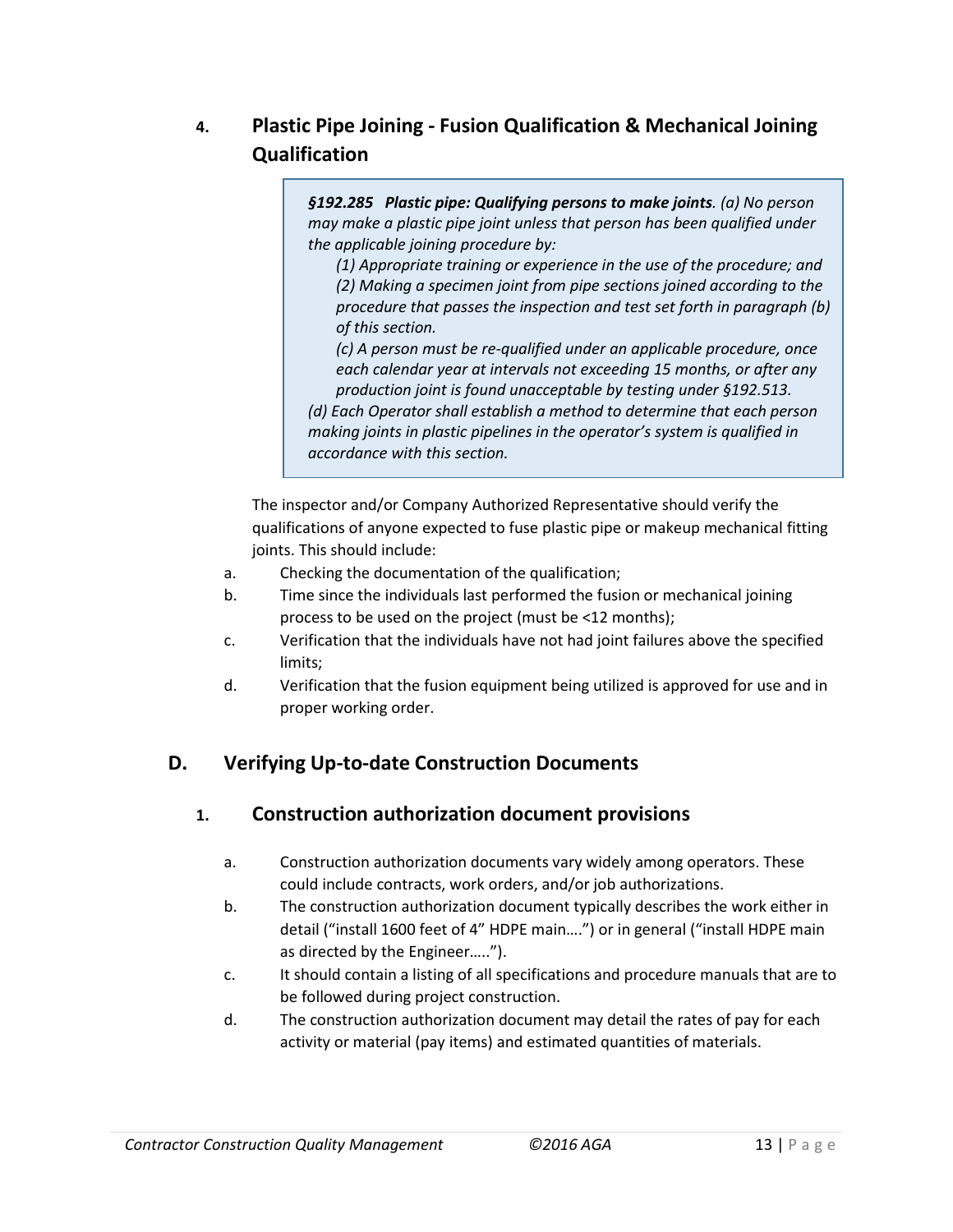# **2. Operator's Construction Specifications & Procedures**

**§192.303 Compliance with specifications or standards** requires that: *"Each transmission line or main must be constructed in accordance with comprehensive written specifications or standards that are consistent with this part."*

- a. Operating manual or construction specifications should be on the construction site or available through a mobile device. This includes a copy of the appropriate weld procedure(s) and plastic pipe joining procedure(s).
- b. There should be an indication of the revision date of each document to confirm that up to date documents are in use.
- c. The operator should specify what specifications and procedures apply and what is the contractor's responsibility.
	- i. For example, contractors may have to weld to operator specifications and procedures, but handle other activities such as safety, or construction activities through their own policies (see Contractor Procedures, below).
- d. The requirements of the specifications and procedures form the basis for any quality inspection by detailing the standards and acceptance criteria for project activities.

### **3. Contractor Procedures**

- a. The contractor may have their own internal procedures to describe efficient construction methods and practices. These should be reviewed to verify consistency with contract and operator specifications and procedures.
- b. Verify contractors have and are familiar with their procedures that are applicable to the project. Request a list of responsible personnel if applicable procedures/policies list them.

### **4. Manufacturer Procedures**

- a. Component manufacturers may include installation instructions in the packaging of the component. Installation of the component must follow these instructions. These should be reviewed to verify that there is no disagreement with operator procedures or specifications.
- b. Similarly, equipment manufacturers may include equipment operation instructions which must be followed. These should also be reviewed to verify consistency with operator procedures and specifications.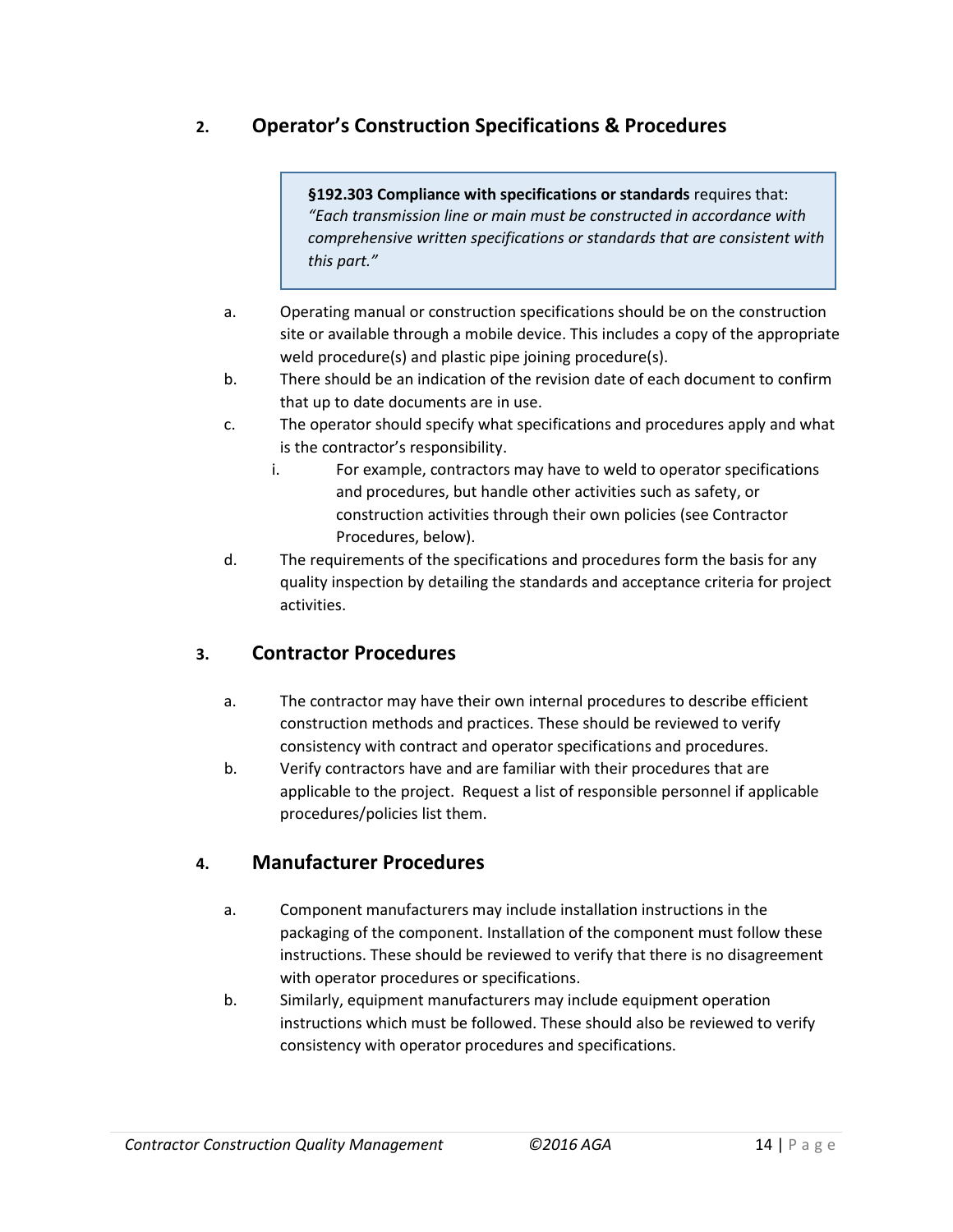c. As part of pre-construction review determine if any material or equipment is being used that is not covered by other documents and confirm that the contractor has manufacturer procedures for this.

## **5. Design Drawings**

a. Prior to construction, operator employees should meet with the contractor to review construction drawings, contract specifications and design criteria to verify that the contractors are using the most current construction documents.

### **6. Change Management**

a. Communication should be made at this time to establish who has the authority to make changes to the design and the level of change. For example, inspectors and/or Company Authorized Representatives may have authority to make certain types of field changes, while more complex changes may have to be routed through engineering. Major changes and changes in job scope should be documented following the operator's procedures.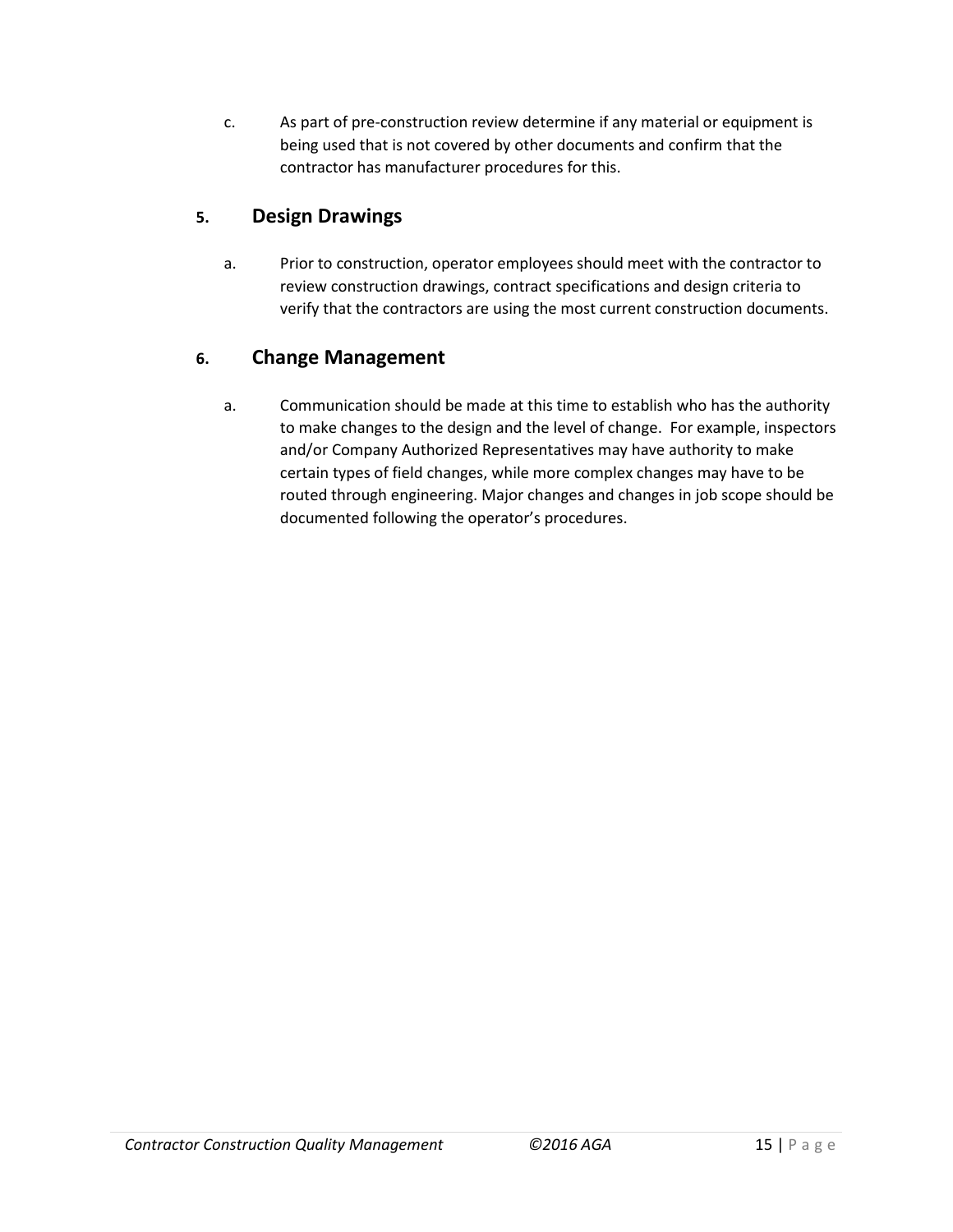# **IV. PROJECT PREPARATION**

### **A. Safety**

### **1. Responsibility For Safety**

- a. The responsibility for safety on the worksite should be detailed in contractual documents. Operators approach this issue in different ways. Some may, for example, require a contractor to follow the operator's safety rules. Others may require contractors have their own safety rules. Still others may require review and approval rights for the contractor's safety rules to confirm that they are just as stringent as the operator's rules.
	- i. There should be a clear understanding between the contractor, inspector and/or Company Authorized Representatives regarding the identification and resolution of safety hazards.

*OSHA has issued a "Multi Employer Enforcement Policy" [CPL 02-00-124](https://www.osha.gov/pls/oshaweb/owadisp.show_document?p_table=DIRECTIVES&p_id=2024) to guide their inspectors in assigning responsibility for hazards on a job site with more than one employer. They define four possible categories of employers:*

- *Creating Employer – the employer that caused a hazardous condition that violates an OSHA standard.*
- *Exposing Employer – An employer whose own employees are exposed to the hazard.*
- *Correcting Employer – An employer who is engaged in a common undertaking, on the same worksite, as the exposing employer and is responsible for correcting the hazard. This usually occurs where an employer is given the responsibility of installing and/or maintaining particular safety/health equipment or devices.*
- *Controlling Employer – An employer who has general supervisory authority over the worksite, including the power to correct safety and health violations itself or require others to correct them.*

*An operator's inspector on a job site may fall into one or more of these categories based upon either the contract requirements or their own actions on a job site. Each category has varying degrees of responsibility for identifying, notifying and correcting hazards.*

Further guidance is also available in **Safety and Health Program Requirements for Multi-Employer Projects (ANSI/ASSE A10.33-2011)** which "…sets forth the minimum elements and activities of a program that defines the duties and responsibilities of construction employers working on a construction project where multiple employers are or will be engaged in the common undertaking to complete a construction project" (ASSE Tech Brief 1/18/12).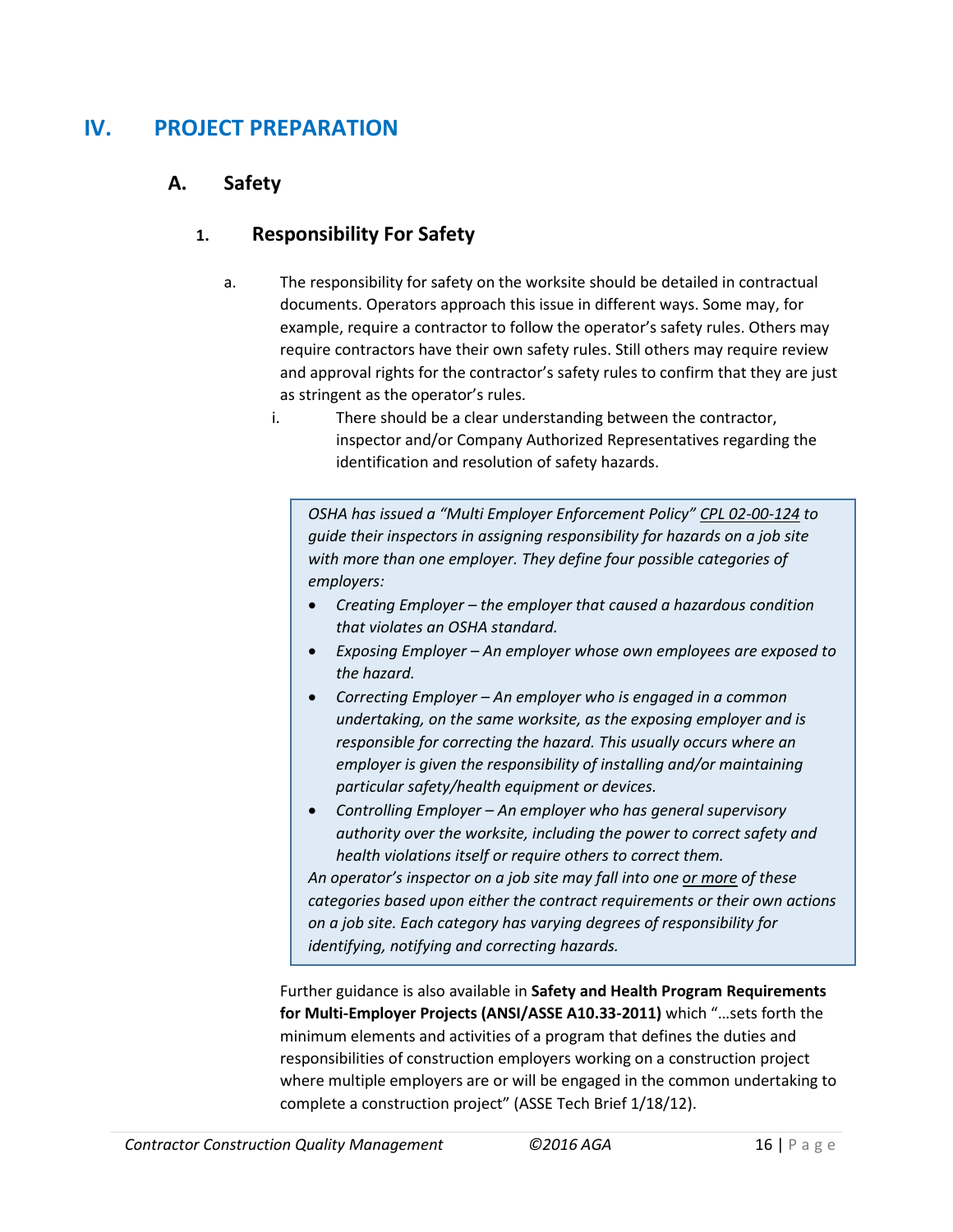# **2. Availability of PPE**

a. Confirm that the contractor's personnel have the appropriate Personal Protective Equipment required for the planned work.

### **3. Site Safety Plan**

- a. Site Safety Plan requirements may be contained within contract documents.
- b. Confirm that provisions for reporting damages and the release of gas are in place. These plans should include contact to emergency responders through the 911 system and communications with the operator.

#### *PIPELINE INSPECTION, PROTECTION, ENFORCEMENT, AND SAFETY ACT OF 2006*

*(d) PROHIBITION APPLICABLE TO EXCAVATORS.—A person who engages in demolition, excavation, tunneling, or construction— (3) and who causes damage to a pipeline facility that may endanger life or cause serious bodily harm or damage to property—*

*(A) may not fail to promptly report the damage to the owner or operator of the facility; and*

*(B) if the damage results in the escape of any flammable, toxic, or corrosive gas or liquid, may not fail to promptly report to other appropriate authorities by calling the 911 emergency telephone number.*

- c. Confirm that there are provisions for monitoring the atmosphere of a trench and that appropriate equipment is available.
- d. Confirm that provisions for reporting personnel injuries or property damage are in place.
- e. Plans for work area protection
	- i. Confirm appropriate work area protection is established. Follow requirements from Manual on Uniform Traffic Control Devices where required by State or local regulations.

# **4. Job Briefings**

a. Verify that appropriate daily job briefings / tailboard meetings are conducted and documented if required. If necessary, job briefings / tailboard meetings may need to be repeated as new individuals arrive on site or as other conditions change.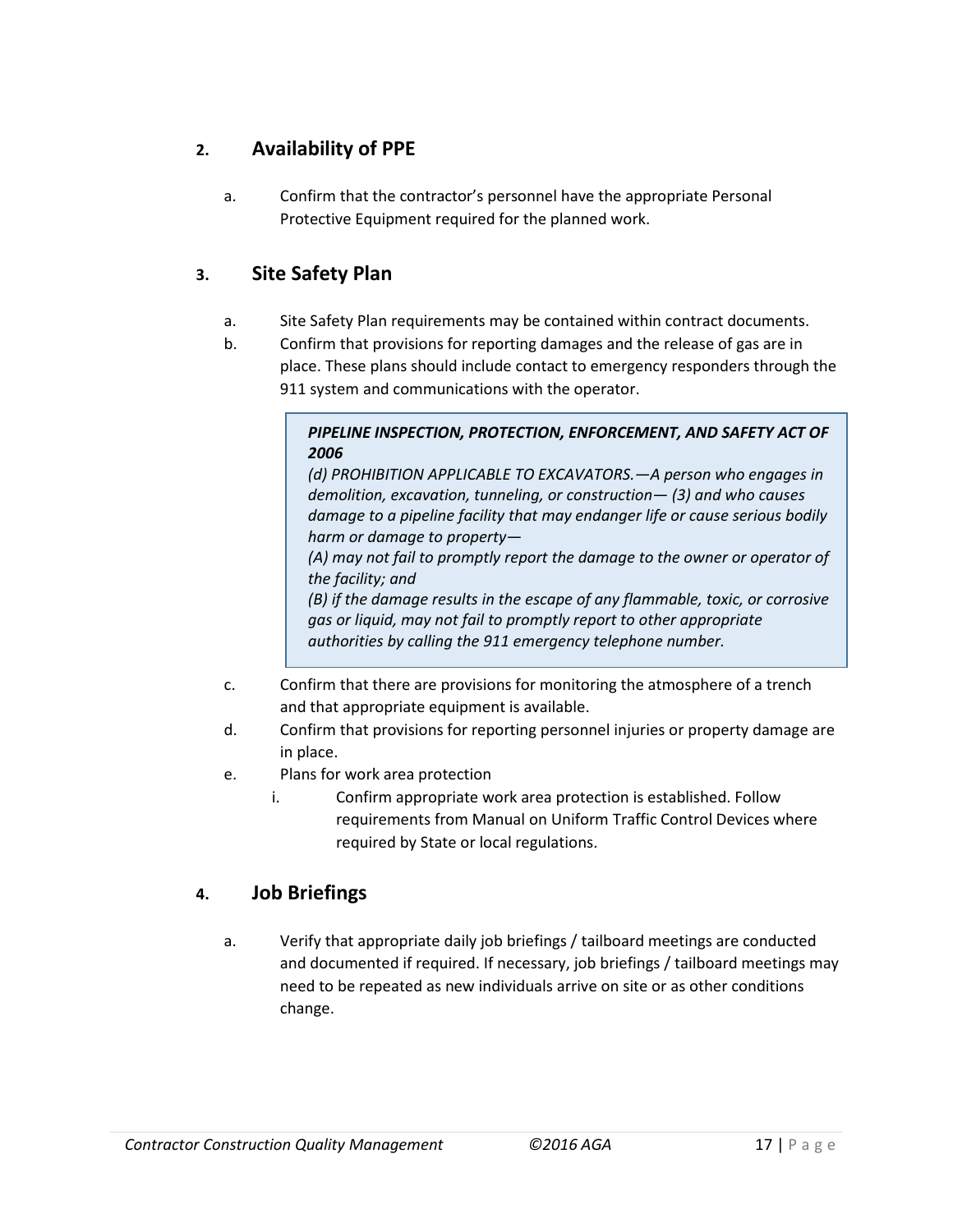# **B. Confirming required Notifications and Permits**

- **1.** Verify that required permits have been obtained and are on site. These may include:
	- a. Municipal Road Opening permits,
	- b. Environmental permits,
		- i. ACOE river / stream crossing permits,
	- c. Railroad Crossing Permits,
	- d. City, County and/or State agency permits.
- **2.** Confirm that 811 utility locating notification is made.

### **C. Control of Materials**

### **1. Authorized components**

a. Check that that the materials planned for use on the project comply with operator standards. Some companies may procure materials and turn them over to the contractor. Others may allow the contractor to procure the materials. This practice may vary based upon whether the materials are gas carrying components or consumables used during the construction process.

### **2. Inspection requirements before use**

**§192.307 Inspection of materials**. *"Each length of pipe and each other component must be visually inspected at the site of installation to ensure that it has not sustained any visually determinable damage that could impair its serviceability."*

### a. **Receiving Inspection**

- i. The first chance an operator or contractor has to inspect material is upon receiving. This may take place at an operator's warehouse or storeroom. Or, materials may be delivered directly to the job site ("street drop"). Acceptance criteria for this inspection should be specified. For example, for plastic pipe, a scratch or gouge that does not penetrate deeper than 10% of the pipe's wall thickness may be acceptable.
- ii. Operator or contractors should inspect all incoming pipe shipments to verify the pipe is undamaged.
- iii. Once the materials are subsequently moved to an installation site, the operator or contractor must perform another inspection.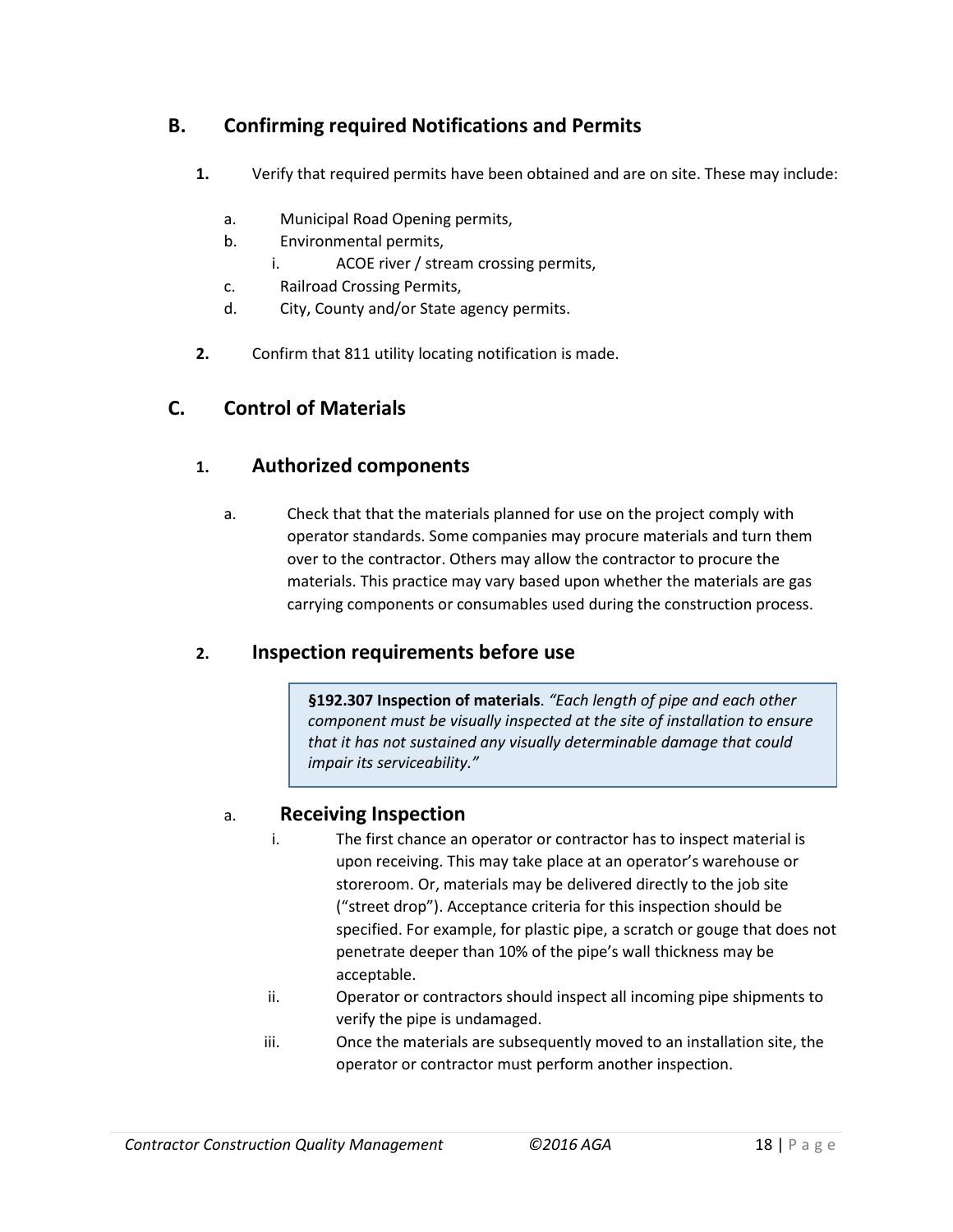# b. **Proper Pipe Handling**

- i. Coated Pipe should be delivered from trucks, trailers or railcars with padded cradles and fasteners. It should be unloaded, supported and racked to prevent damage to the coating. It should be inspected during the material receiving phase to confirm there are no defects.
- ii. Plastic Pipe should be handled according to manufacturer recommendations. Typically this includes requirements to store the pipe in smooth, flat locations free of debris that could damage the pipe. They will also specify stacking heights for various sizes of pipe. Do not drop or drag plastic pipe. Do not use chains or wire rope to unload plastic pipe.
- iii. Pipe should be stored in a manner that prevents anything from entering the pipe, or any contaminants from contacting the pipe. Where the available pipe storage does not provide protection from water and debris, closing the ends of the pipe should be considered.
- iv. Pipe should be strung leaving gaps for passage of equipment / vehicles.

# c. **Appropriate Plastic pipe within allowable time limits**

i. Check that the plastic pipe includes a reference to ASTM D2513 and that the SDR is appropriate. Check the date on the printed information line on the pipe to verify that it is within the current regulatory established time period.

### d. **Materials protected from damage at the job site**

- i. Once materials are unloaded at the job site, precautions should be taken to prevent damage to the materials prior to use. This includes proper stacking of pipe, use of dunnage to raise pipe above surface level, prevention of debris, water, animals, and other contaminants from entering materials and pipe.
- ii. Avoid compression, damage, or deformation to ends of plastic pipe.

# e. **Process for segregating and reporting non-conforming materials**

i. Each operator should have a program for reporting material deficiencies. If they are discovered during receiving, they may need to be noted on the bill of lading in order to return the material. All such deficiencies should be documented so that they can be corrected and analyzed for trends. See Section V.H. "Non-conformances" of this white paper. If material needs to be stored temporarily before return to the supplier or manufacturer, these should be segregated from acceptable materials to prevent them from being installed in the system.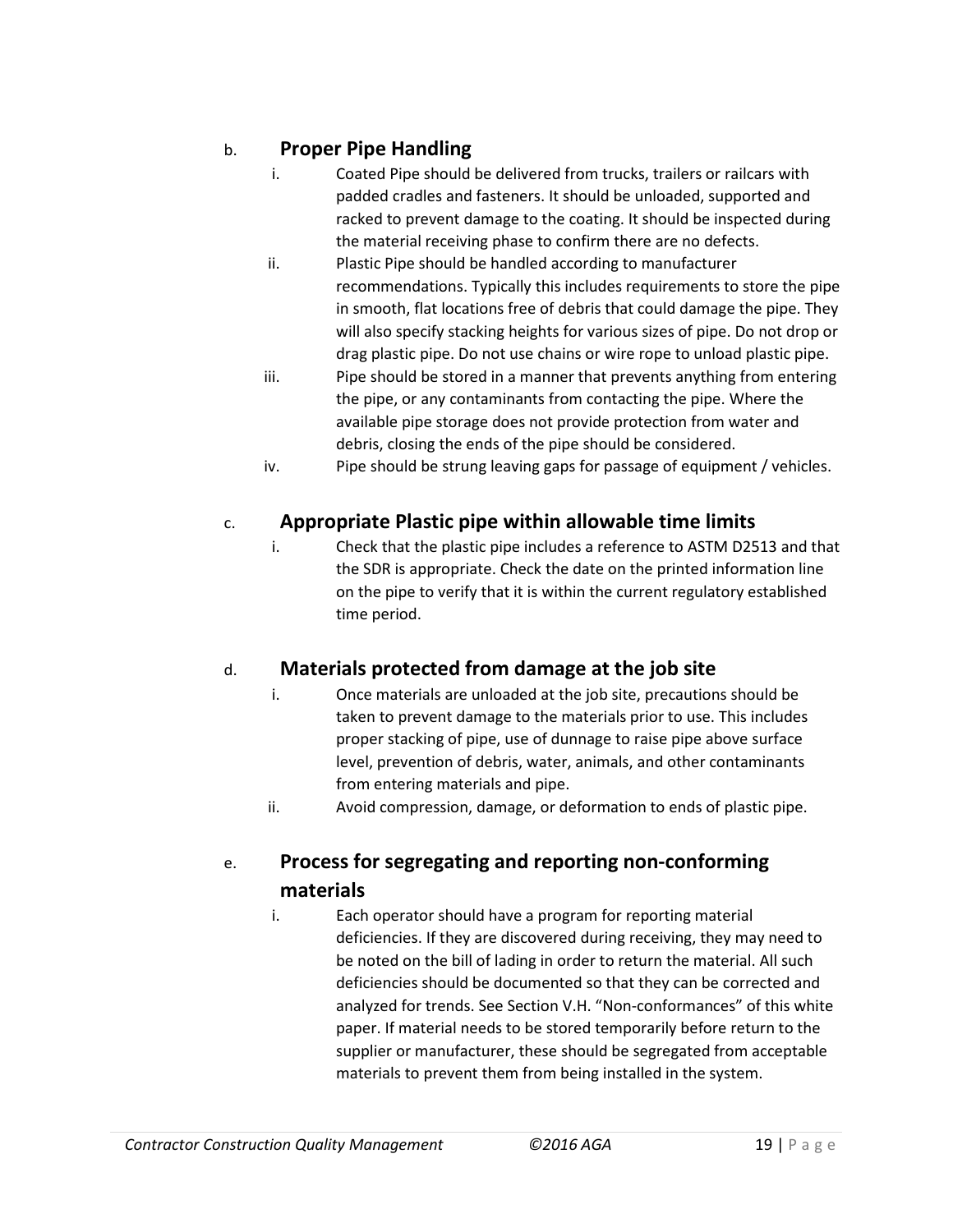# f. **Traceability**

- i. Consider what material documentation will be required for the final asbuilt record and start to collect copies upon receipt of the material.
- ii. If pre-tested pipe will be installed, verify that there is traceability from the pipe to be installed to the documentation of its pressure test.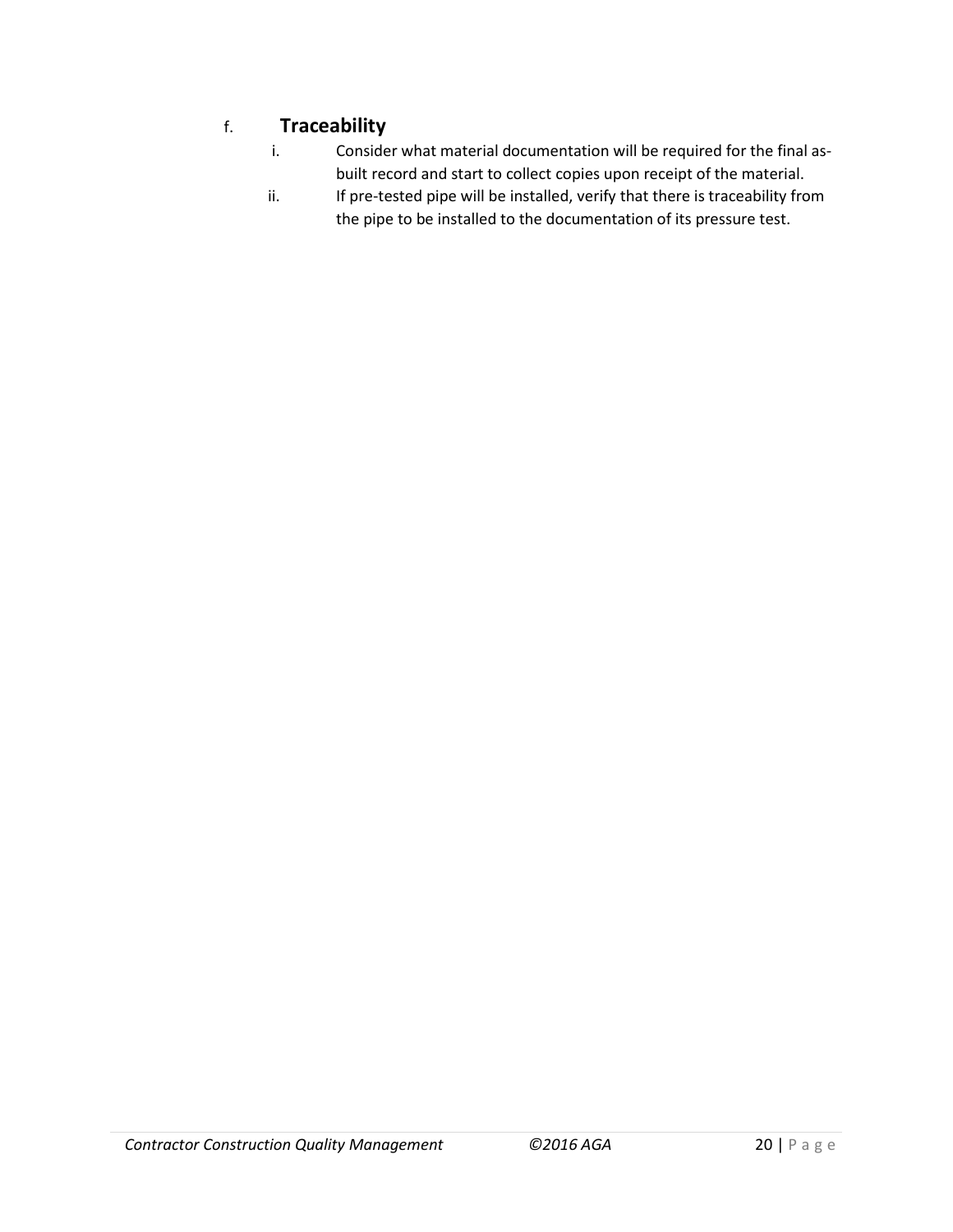# **V. INSPECTION**

### **A. Conducting the Inspection Process**

**§192.13** requires that no person may operate a segment of pipeline unless *"(a)(1) The pipeline has been designed, installed, constructed, initially inspected, and initially tested in accordance with this part ."*

#### **§192.305 Inspection: General**

*"Each transmission line or main must be inspected to ensure that it is constructed in accordance with this part."*

#### **Final Rule Published March 11, 2015 §192.305 Inspection: General**

*"Each transmission line and main must be inspected to ensure that it is constructed in accordance with this subpart. An operator must not use operator personnel to perform a required inspection if the operator personnel performed the construction task requiring inspection. Nothing in this section prohibits the operator from inspecting construction tasks with operator personnel who are involved in other construction tasks".*

*Note: On September 30, 2015, PHMSA published a notice that "delayed indefinitely" the effective date of the March 11 final rule related to*  §*192.305.*

*At the time this document is being issued, a joint industry, State Regulator, and Federal Regulator group is working to further define inspection requirements and guidelines* 

- **1.** The Transmission line and Main construction process must be inspected according to the existing requirements of §192.305. Although inspection for service installations is not specifically addressed, there are other regulatory requirements for service installations that must be met. Operators should confirm that they and their contractors understand what persons will be performing inspections.
- **2.** Each operator needs to decide based on risk the level of real-time inspection (inspection as construction takes place). This is inspection of the task/work by either an operator's inspector or another contractor's employee such as a Job Supervisor / Foreman. Some projects may use a contract inspector on-site at all times. Others may allow for periodic random checking of the contractor. Some project characteristics to consider include: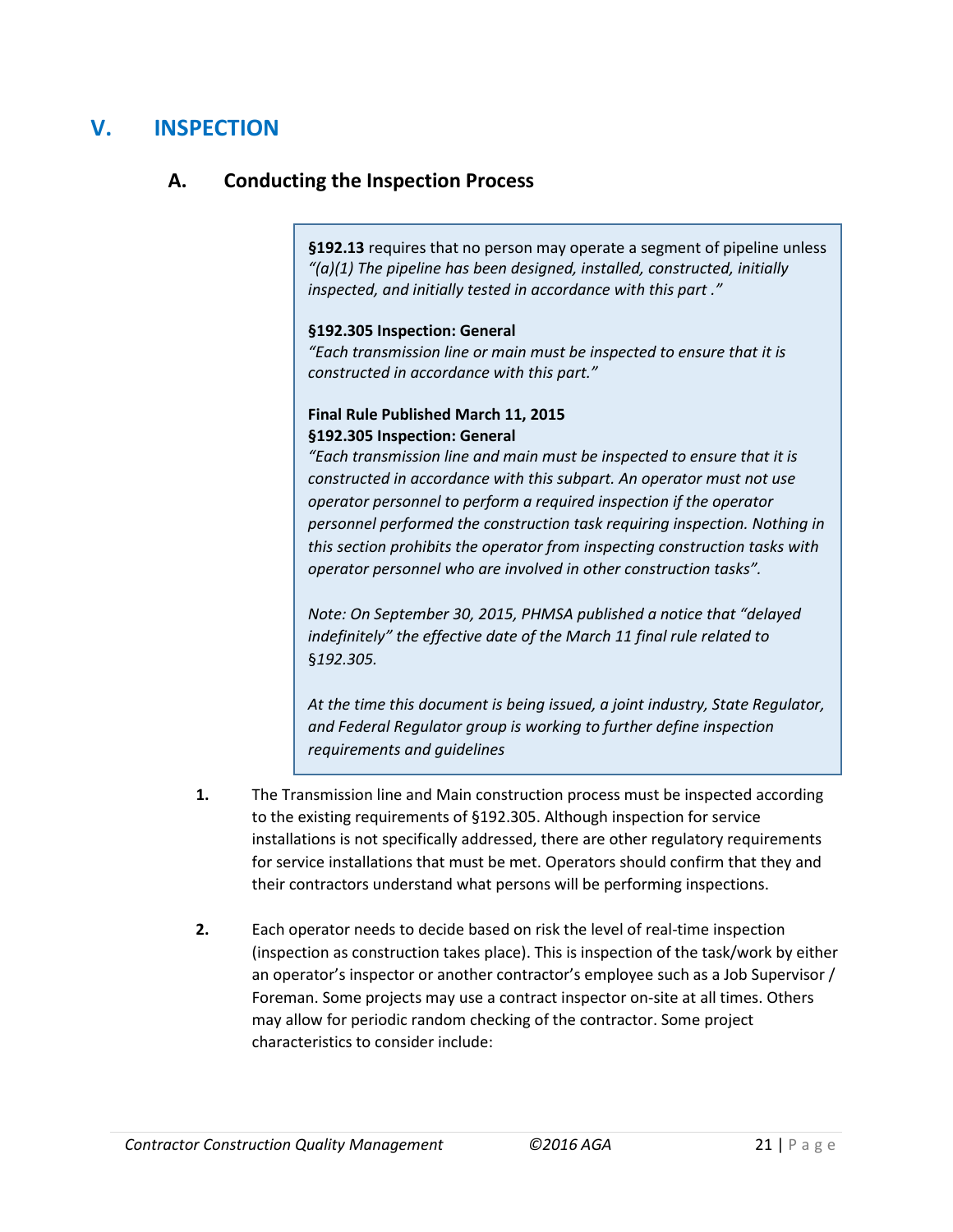- a. Risk characteristics of the installation. The level of inspection may vary based upon Pipe diameter, MAOP, % SMYS, proximity to high risk buildings (Schools, Hospitals, etc.);
- b. Level of experience and past performance of the particular contractor crew and foreman;
- c. Complexity and public sensitivity to the project;
- d. A previously published White Paper entitled "AGA Guidelines for Oversight of Construction for Transmission Pipelines, Distribution Mains and Services" April 2013 offered more examples of risk based factors. These are discussed in Section V. F. of this paper.
- **3.** Each operator needs to consider whether to conduct a post-construction quality audit. This involves returning to the construction location and digging up the installation to check the actual conditions including compaction, depth, distance from other utilities, etc.

# **B. Inspector organizational independence**

- **1.** The operator should confirm that whoever is acting as an inspector did not perform the work being inspected. If a contractor employee is fusing pipe and an operator's inspector is not on-site, then another qualified crew member should inspect the fusion.
- **2.** The operator also needs to confirm that anyone acting as an inspector has the organizational freedom to identify non-conformances without fear of reprisal.

# **C. Hold Points for utility witnessing**

Several key inspection areas in construction or "Hold Points" should be considered for higher frequency inspection during the construction process. These may be for higher risk activities or for higher risk facilities (such as higher operating pressure). The operator can specify that the contractor cannot proceed with these activities until an operator representative is on-site and prepared for proper inspection. Examples of construction hold points may include, but are not limited to:

- **1.** Directional Drilling Pull-back,
- **2.** Pressure tests,
- **3.** Pigging,
- **4.** Drying out mains and regulator stations following Hydrostatic Testing,
- **5.** Stopping the flow of gas,
- **6.** Purging and Tie-ins,
- **7.** Tracing Wire Continuity Tests or Electronic Marker Installation.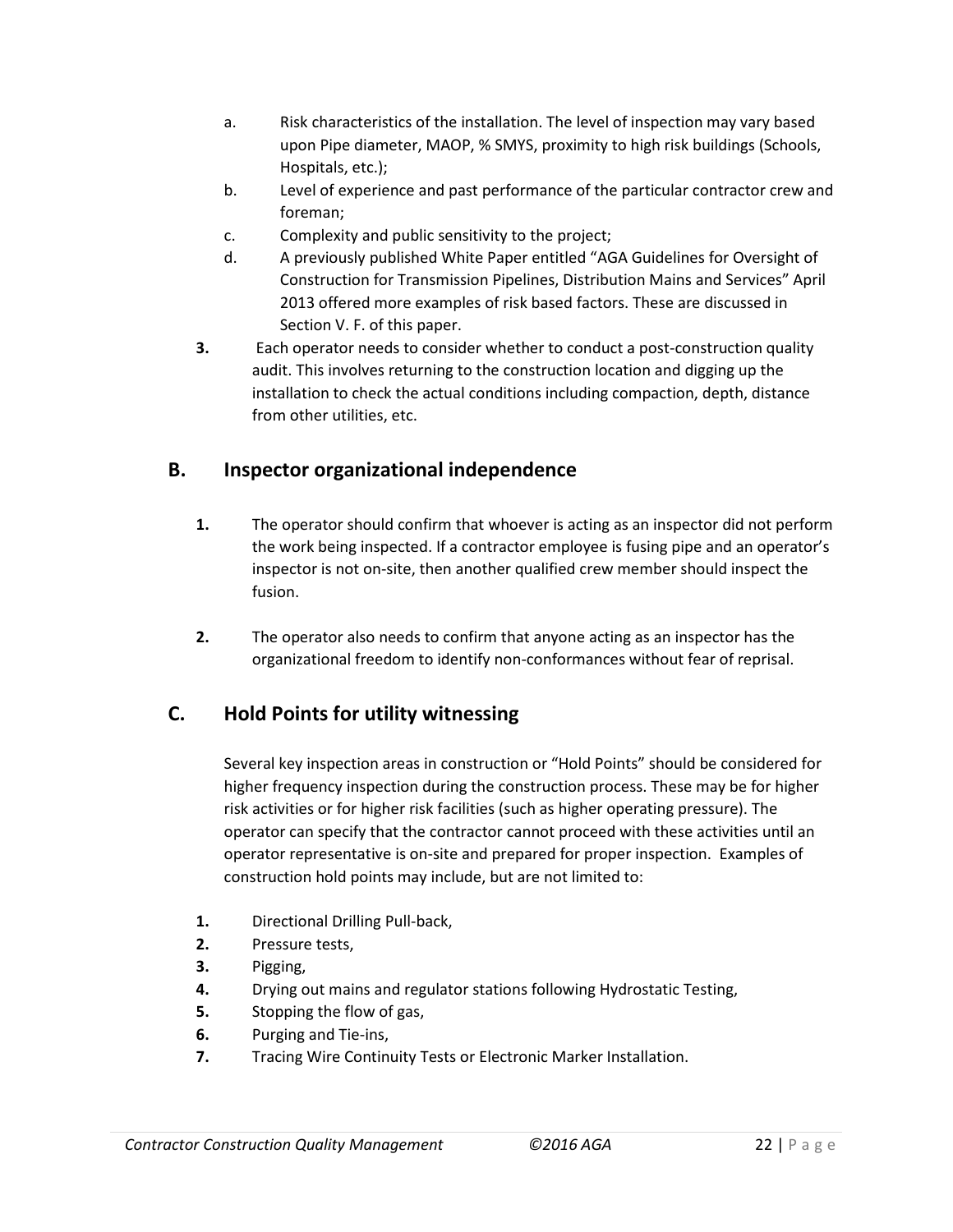# **D. Types of Inspections**

**1.** Inspections verify that work is completed according to the specifications provided by the operator from sources including, but not limited to; referenced regulatory or industry standards, referenced operator procedures/standards and specific contract language.

Inspection also includes consideration for safety, environmental permits/requirements, customer consideration and other items defined by the operator.

The following inspection categories provide general topics for inspection that can be used in a Contractor Quality Management Program to document and evaluate a contractor's performance in meeting an individual operator's requirements. Inspection will vary based on state requirements and individual operator requirements. Section E includes more detail on these inspection categories.

#### **a. Daily pre-work Site Inspection**

- i. Safety briefings completed;
- ii. Required damage prevention activities performed (if excavating);
- iii. Required permits on-hand;
- iv. Customer Communication made if required;
- v. Traffic Control in place;
- vi. Ambient conditions evaluated (conditions that could affect safety or construction practices).
- vii. Pipe and other component inspection
- viii. Instrument calibration.

#### **b. Daily post-work Site Inspection**

- i. Required safety or environmental reporting complete (if necessary);
- ii. Required damage prevention activities performed for next construction day (if necessary);
- iii. Excavations/other work areas secured;
- iv. Customer Communication made if required;
- v. Traffic Controls removed or secured;
- vi. Housekeeping check completed.

### **c. Open Trench Inspection (Daily)**

- i. Proper depth;
- ii. Proper separation from existing utilities maintained;
- iii. Trench within working easement;
- iv. Spoil separated if required (i.e. top soil separated in agricultural areas);
- v. Rock removed from spoil if spoil is to be used as backfill;
- vi. Pipe handling;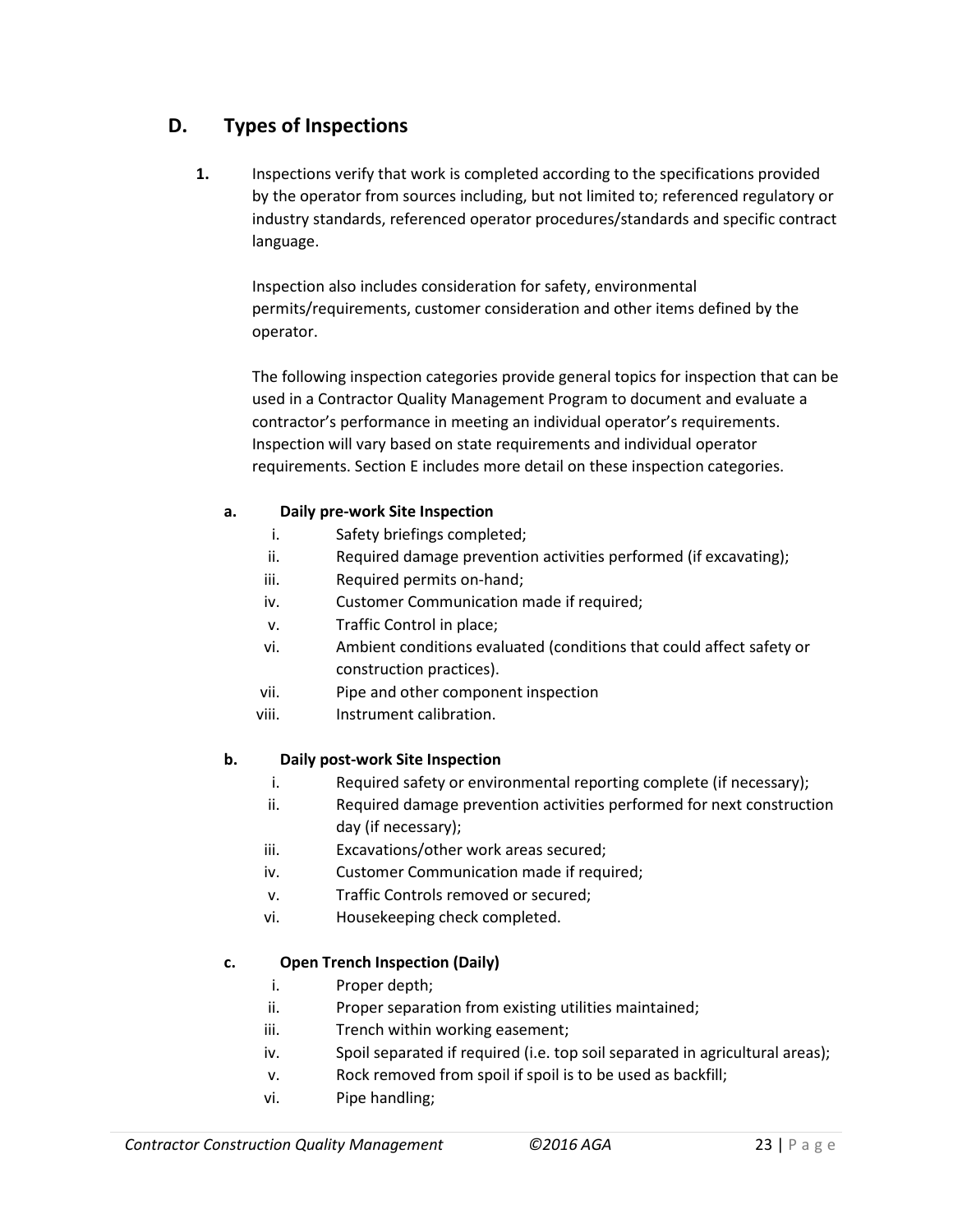- vii. Welding;
- viii. Plastic pipe joining, with tracer wire installed;
- ix. Nondestructive testing (NDT or NDE).
- x. Coating holiday detection;
- xi. Proper support (valves, other stress points);
- xii. Required documentation completed;
	- As-builts
	- Exposed pipe condition reports
	- Test reports
- xiii. Backfill with warning tape.

#### **d. Open Trench Inspection (post completion)**

- i. Required compaction achieved;
- ii. Final permit requirements complete (environmental, road, etc.);
- iii. Work area properly restored;
	- Final grade
	- Surface restoration (paved, seeded/strawed)
	- Restore temporary access to ROW (fences, etc.)
	- Vegetation is properly replaced or restored.

#### **e. Directional Drill/Boring Inspection (Daily)**

- i. Bore/HDD entry/exit targets,
- ii. Utility crossings or conflicts test holed,
- iii. Drill mud,
- iv. Welding,
- v. Non-Destructive Examination (NDE),
- vi. Coating,
- vii. Pullback,
- viii. Post pullback testing completed (hydro, ILI run).

#### **f. Directional Drill/Boring Inspection (post completion)**

- i. Drill mud/fluids disposal;
- ii. Final permit requirements complete (environmental, road, etc.);
- iii. Work area properly restored:
	- Matting removed from site
	- Required compaction achieved
	- Final grade
	- Surface restoration (paved, seeded/strawed)
	- Restore temporary access to ROW (fences, etc.).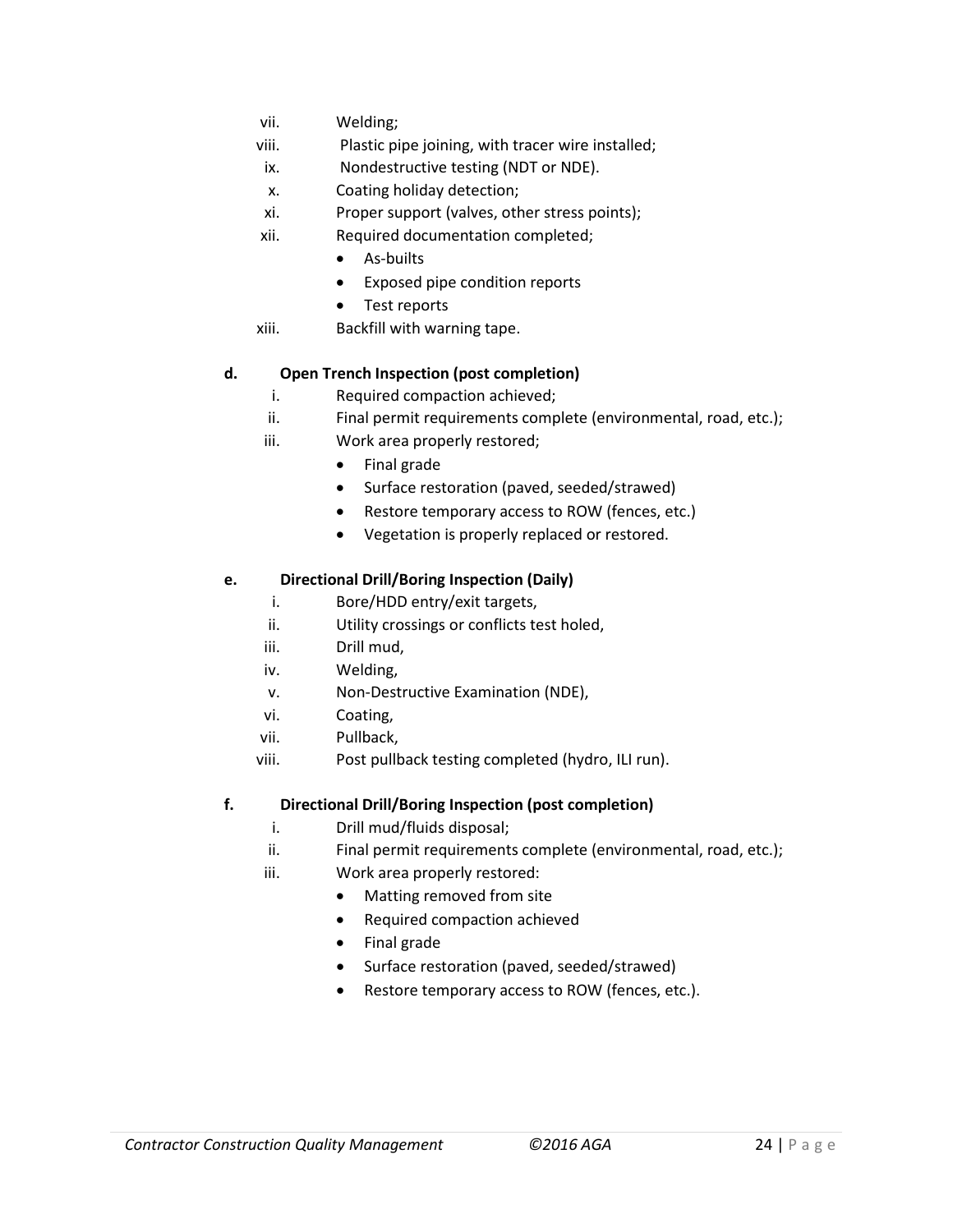# **E. Inspecting Specific Activities**

The activities in this section are performed at various times during the construction process. This section provides guidelines for inspection.

# **1. Determining Excavation Compliance**

### **a. General Excavation Practices**

- i. Verify markings are made by other utilities or their contractors under 811.
- ii. Locate, mark, and hand excavate to expose all underground utilities and obvious obstructions prior to use of mechanical digging equipment within the excavation area.
- iii. Follow CGA best practices and state law for Excavation for hand-digging in tolerance Zone, etc.
- iv. Disturbance of pavement within Right-of-Way complies with requirements established by jurisdictional authorities.
- v. Highway crossings are continually maintained until construction is completed.
- vi. Railroad crossings are properly installed and comply with railroad company requirements.
- vii. Sewer lines and drain tile are protected during pipe installation and any damages are immediately repaired.
- viii. All employees/contractors working in or around any trench or excavation are responsible for determining that the area is safe before entering. Follow existing local, state and federal shoring/sloping requirements.
- ix. Confirm that excavations and trenches that are unattended or remotely located from the actual work site are covered or barricaded to protect the public.
- x. The size and depth of the excavation will be determined by the nature of the job. However, the overall objective should be to make the excavation as small as possible and yet permit the job to be safely and efficiently completed.
- xi. Verify that the best location for the installation has been determined from the available information prior to the start of excavation or pavement cuts.
- xii. Verify that exposed facilities are adequately and properly supported to minimize the possibility of damage.
- xiii. When existing foreign underground facilities are exposed and found to be damaged, confirm that the property/facility owner has been notified.
- xiv. Confirm foreign facilities are adequately and properly covered with backfill material that is at least as good as the previously existing backfill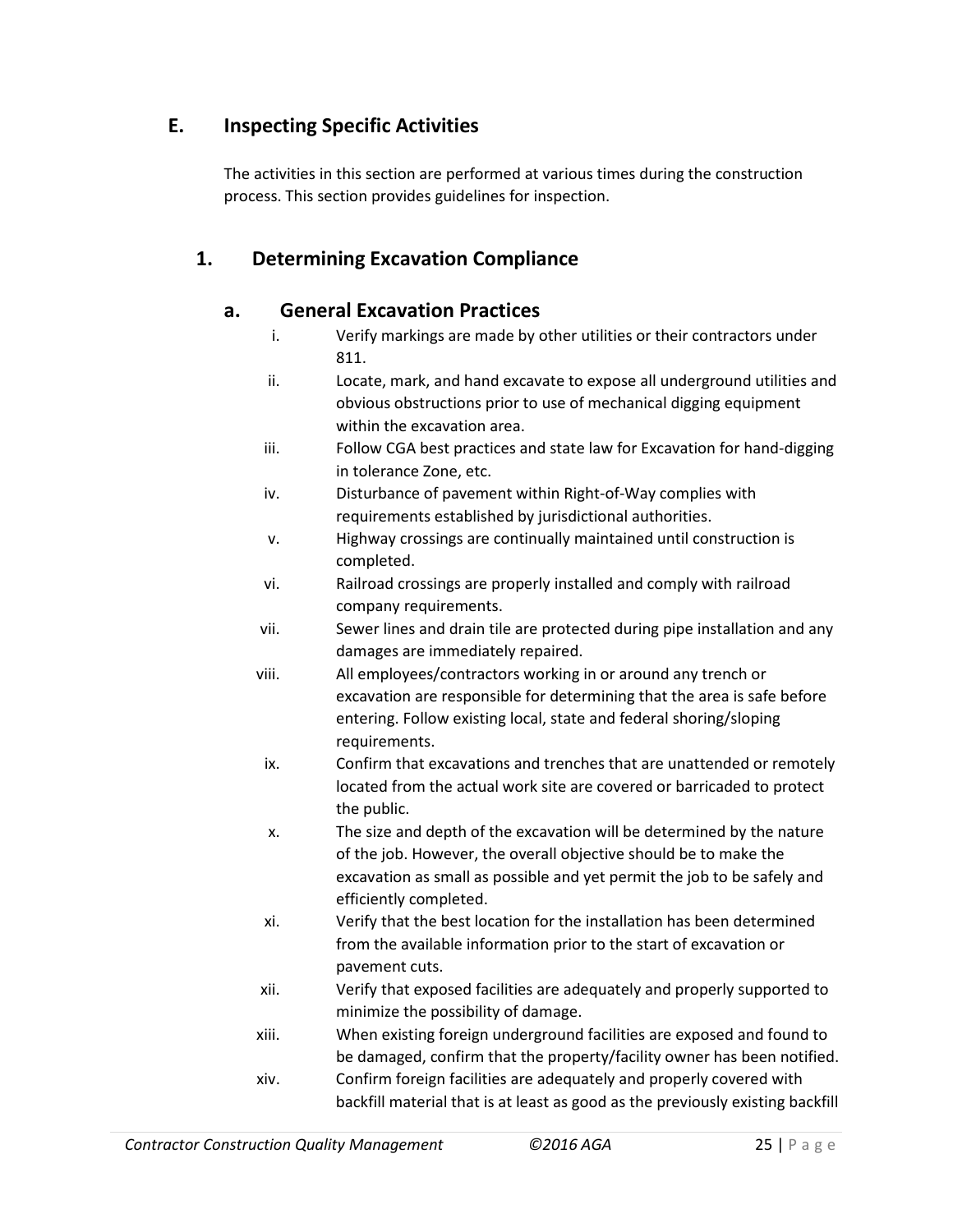material, with compaction and support that is at least as good as the previously existing compaction and support and with separation to other facilities, structures, improvements, rocks, caliche, debris or other injurious materials that is at least equivalent to the previously existing separation.

xv. Confirm that the appropriate operator company has been contacted when the contractor is using booms or excavating equipment within 10 feet of overhead power lines rated up to 50kV. Higher voltage lines often require greater clearance distances.

### **b. Environmental Sediment Control**

- i. Pipeline is constructed as specified at rivers, creeks and waterways.
- ii. Erosion and Sediment Control Plan requirements are followed where required including:
	- Storm water runoff considerations,
	- Permanent and temporary stabilization,
	- Protection of wetlands areas and critical buffer zones,
	- Sediment traps.

### **c. Distance from other utilities**

**§192.325 Underground clearance**. *"(a) Each transmission line must be installed with at least 12 inches of clearance from any other underground structure not associated with the transmission line. If this clearance cannot be attained, the transmission line must be protected from damage that might result from the proximity of the other structure. (b) Each main must be installed with enough clearance from any other underground structure to allow proper maintenance and to protect against damage that might result from proximity to other structures. (c) In addition, each plastic transmission line or main must be installed with sufficient clearance, or must be insulated, from any source of heat so as to prevent the heat from impairing the serviceability of the pipe."* 

- i. Crossings of foreign facilities are made with a minimum clearance of 12 inches, where practical.
- ii. Owners of foreign facilities are immediately notified of damages and repairs are made accordingly.

### **d. Depth**

**§192.327 Cover**. *This section defines the requirements for cover for transmission lines as a function of class location and soil conditions and also dictates the depth of cover for distribution mains.*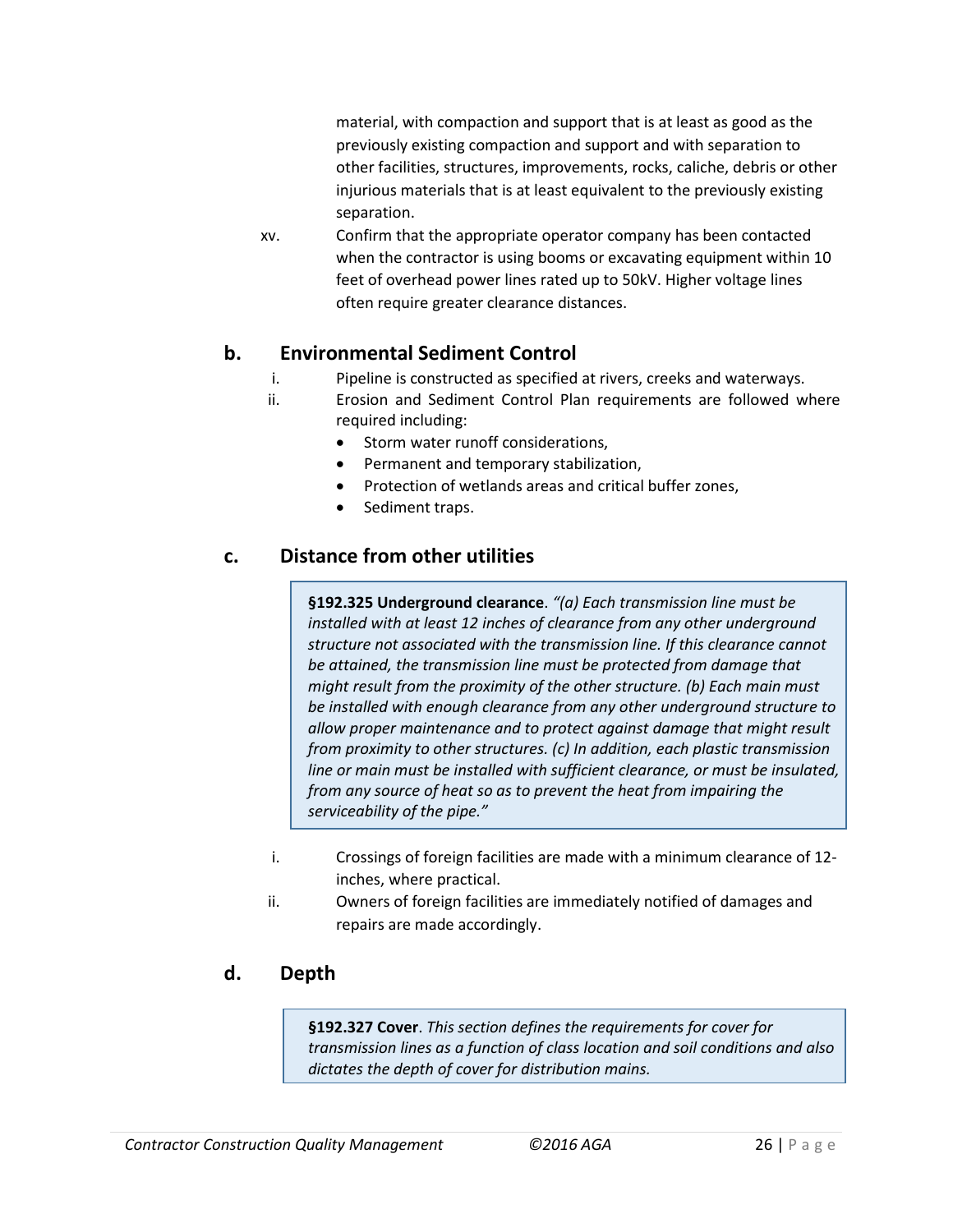**§192.361 Service lines: Installation** prescribes the requirements for service line installations relative to "*(a) Depth"*

- i. Cover and depth requirements for mains and services are met.
- ii. If depth requirements cannot be met due to some other underground structure, operator approved additional protection to withstand anticipated external loads is provided.

# **2. Pipe Lowering/Installation**

Contractor uses appropriate equipment for lowering pipe (includes heavy equipment for moving the pipe, temporary supports for the pipe in preparing to lower and attachment equipment used to lift the pipe, i.e. slings).

- a. Proper permanent supports in place (if necessary) for pipe or appurtenances in the trench.
- b. Non-desired objects (rocks, etc.) removed from trench and spoil which would damage coating during and after pipe installation.
- c. Required padding in place.
- d. The ditch bottom provides a continuous, uniform support for each joint of pipe.
- e. On insertions, old pipe was prepared in accordance with operators requirements.
- f. On Insertions, a visual inspection of the inserted end of the pipe is made to determine if the pipe was damaged.
- g. Allowance was made for contraction of pipe.
- h. Documentation required prior to backfill complete.

# **3. Directional Drilling**

- a. Bore/HDD entry/exit targets agree with construction drawings.
- b. Crossings or conflicts in the drill path have been test holed and the elevations verified.
- c. Proper matting/support for drill rigs/receiving equipment.
- d. Drill mud appears to have proper consistency.
- e. Lubricating head functioning properly for pullback.
- f. Pipe coating proper for bore/drill construction.
- g. Pullback consistent indicating minimal obstruction and proper lubrication.
- h. A visual inspection of exposed pipe is made to determine if the pipe was damaged upon pull back.
- i. A good practice is to record the depth of crossed utilities along with the separation distance from the gas facility.
- j. Tracer wire continuity test is conducted after pull back.
- k. Post pullback testing completed (hydro, ILI run).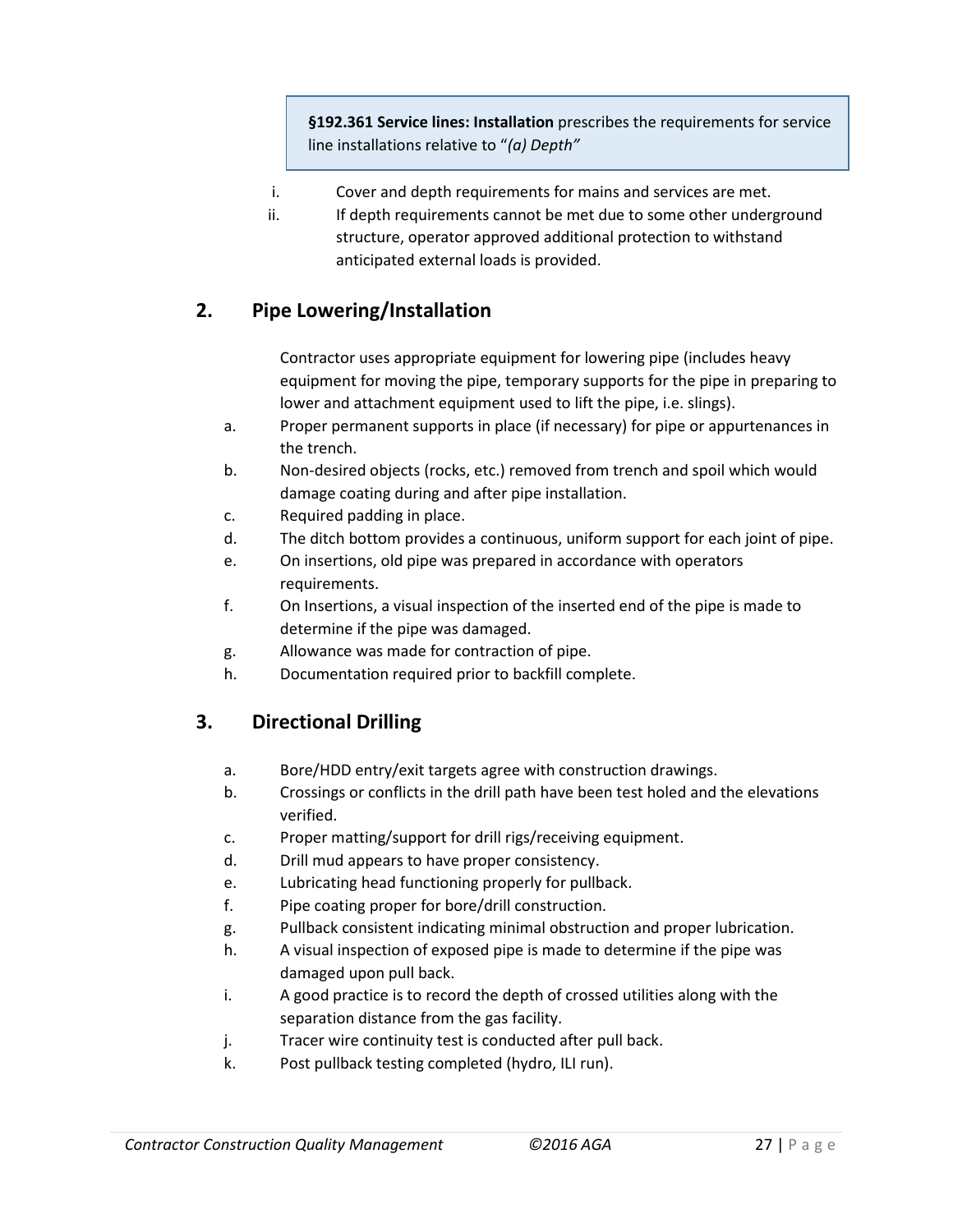- l. Upon completion of the bore, examine the equipment with a voltage detector prior to handling to verify it has not come in contact with underground electric cables.
- m. Drill mud/fluids properly disposed.
- n. Matting removed from site.
- o. Final permit requirements complete (environmental, road, etc.).
- p. Post-installation mark out of the final drill path may be required by operator procedures.
- q. All operator required records of the directional drill process are completed and submitted as a part of the as-built record.

# **4. Pipe Condition**

- a. Any plastic pipe scrapes or gouges are within the operator's and manufacturer's acceptance criteria (typically < 10% wall thickness).
- b. Gouges and grooves on steel pipe are removed by grinding when within operator guidelines on depth and percent of wall thickness.
- c. Dents, gouges and groves in steel pipe that are outside of acceptance criteria are removed by cutting out and replacing the section of pipe.

### **5. Fusion**

*§192.273 General. (c) Each joint must be inspected to insure compliance with this subpart.*

*§192.283 Plastic pipe: Qualifying joining procedures c) A copy of each written procedure being used for joining plastic pipe must be available to the persons making and inspecting joints*

- a. Ambient conditions are conducive for fusing.
- b. Fuser has proper qualifications for the type of fusion, pipeline size and material.
- c. Fusion machines are types approved by operator fusion procedures.
- d. Pipe is properly cut and prepped at ends to be fused.
- e. Fusion machine is functioning properly.
- f. Visual inspection of pipe line-up is acceptable.
- g. Fusion parameters (temp, times, required force) meet required specifications for the type of pipe and fusion equipment.
- h. Fusion temperature has been checked by operator approved methods.
- i. Temperature verification equipment is calibrated and working properly.
- j. Fusion bead appearance is consistent with the material type according to operator procedures.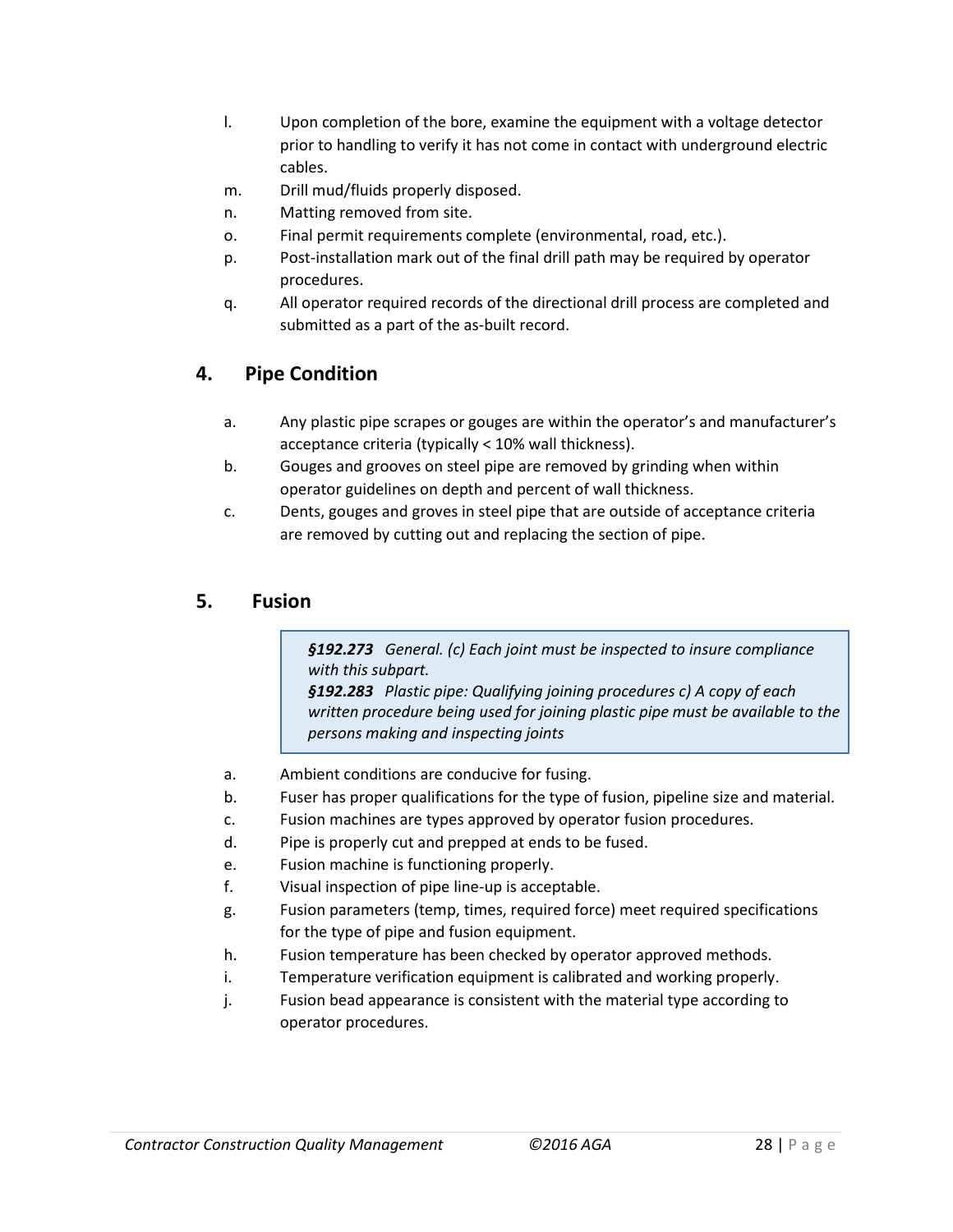# **6. Pipe Joining by Mechanical Coupling**

*§192.273 General. (c) Each joint must be inspected to insure compliance with this subpart.*

**§***192.283 Plastic pipe: Qualifying joining procedures c) A copy of each written procedure being used for joining plastic pipe must be available to the persons making and inspecting joints*

- a. Flanged connections
	- i. Flanges are proper pressure classification.
	- ii. Gaskets are proper for pressure classification.
	- iii. Nuts, bolts and studs are proper.
- b. Mechanical couplings
	- i. Coupling pressure rating is correct for pipeline.
	- ii. Coupling is aligned correctly according to operator procedures or manufacturer instructions and tightened to the specified torque.
	- iii. Pipeline sections being joined are not in a bind.
	- iv. Coupling is reinforced according to operator procedures or manufacturer instructions.
- c. Threaded
	- i. Threaded pipe meets minimum gauge according to operator procedures.
- d. Stab
	- i. Proper Stab depth achieved.
- e. Documentation
	- i. Installer ID recorded as required.

### **7. Welding**

*§192.241 Inspection and test of welds. (a) Visual inspection of welding must be conducted by an individual qualified by appropriate training and experience to ensure that:*

*(1) The welding is performed in accordance with the welding procedure; and* 

*(2) The weld is acceptable under paragraph (c) of this section.* 

- a. Pre-weld activities
	- i. Verification that welders are certified on the procedures for the work to be performed.
	- ii. Welding rods are correct for the material and in accordance with operator welding procedures and stored properly if required (for example, low hydrogen rods in ovens).
	- iii. Welding machines are set correctly according to operator procedures.
- b. Ambient conditions are considered.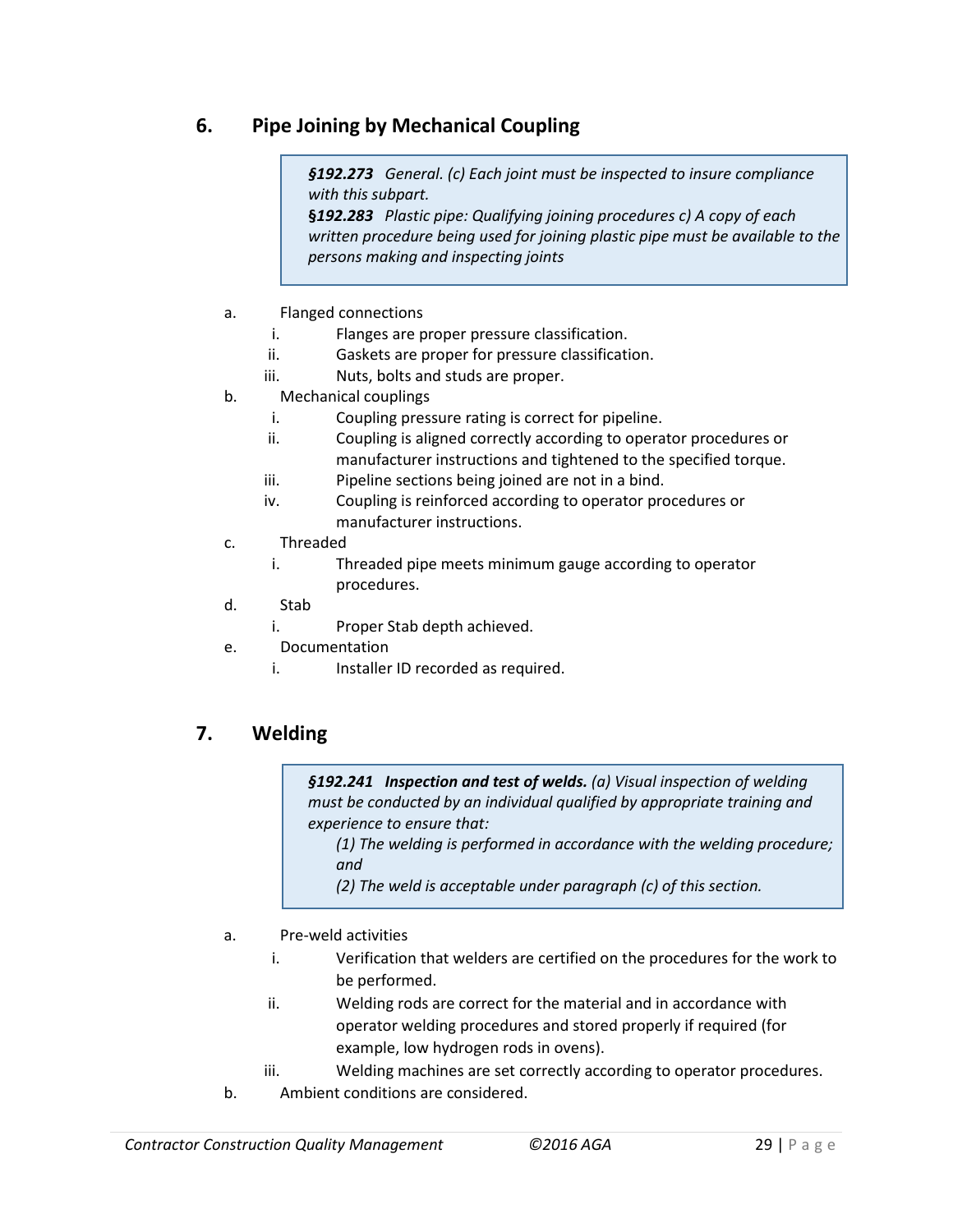- c. Pre-heat is performed if necessary based on ambient conditions, type of pipe, operator welding procedures, etc.
- d. Proper grounding is observed.
- e. Verification that pipe is not magnetized is performed and proper demagnetization equipment is available if necessary.
- f. Weld ends are properly prepped for welding.
- g. Pipe or fittings are properly aligned and clamped.
- h. Seams on pipe are alternated if pipe has seams.
- i. Proper type and size of welding rod is used.
- j. Welding is performed according to procedure.
- k. Welding Procedures comply with specified requirements.
- l. Welding machines and appurtenances are suitable for the work and are maintained in good condition.
- m. A visual inspection is made of all welds for obvious defects.
- n. Welds not meeting specified requirements are rejected.
- o. A defective weld that cannot be repaired following approved procedures must be cut out, removed and replaced by a cylindrical piece of pipe of equal or greater design strength, or repaired by installing a full encirclement welded split sleeve of appropriate design.
- p. Welders failing to meet welding requirements are disqualified.
- q. Welds are non-destructively tested where specified.
- r. Defective welds are repaired or removed as specified.

# **8. Non-Destructive Testing**

*§192.241 Inspection and test of welds (b) The welds on a pipeline to be operated at a pressure that produces a hoop stress of 20 percent or more of SMYS must be nondestructively tested in accordance with §192.243, except that welds that are visually inspected and approved by a qualified welding inspector need not be nondestructively tested if:*

*(1) The pipe has a nominal diameter of less than 6 inches (152 millimeters); or* 

*(2) The pipeline is to be operated at a pressure that produces a hoop stress of less than 40 percent of SMYS and the welds are so limited in number that nondestructive testing is impractical.*

- a. Verify type of non-destructive examination (NDE) to be performed according to construction details and operator procedures.
- b. Confirm welding personnel properly identify welds to verify that proper sampling for all welders can be performed if not performing 100% radiography.
- c. Verify NDE contractor is approved by operator.
- d. Verify that welds are properly cooled prior to NDE work performed.
- e. Confirm that contractor has welder certified to repair welds that do not meet approval criteria.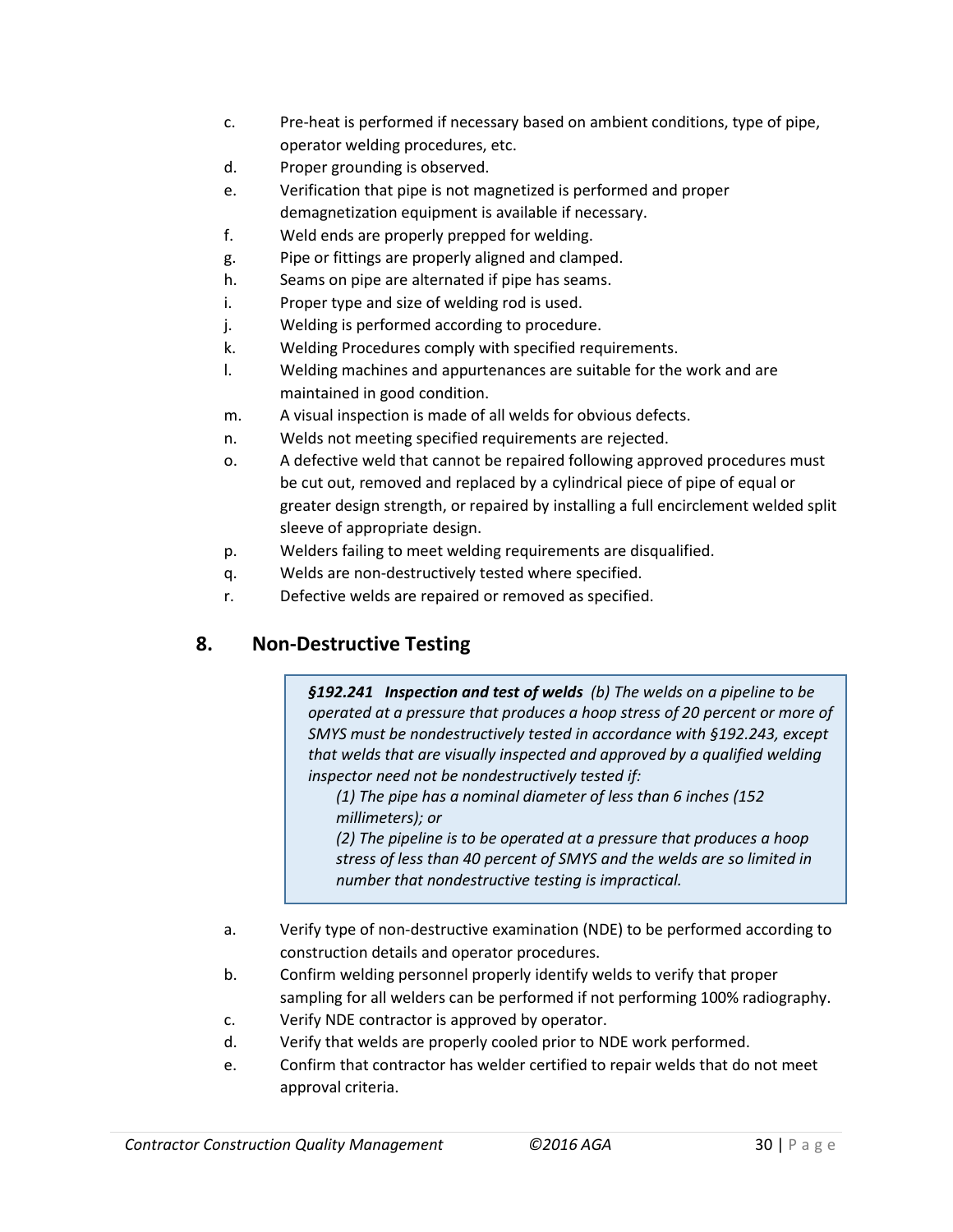# **9. Coating**

- a. Consider ambient conditions and verify that the contractor has proper facilities and preheats according to weather conditions.
- b. Confirm that the contractor is using correct coating materials of a type approved by the operator and verifies shelf-life of products specified by operator procedures or design specifications.
- c. Verify contractor allows welds to properly cool and prepares coating surface correctly according to operator policy and product specifications.
- d. Verify that the contractor following proper product mixing instructions (if necessary) and follows time allowed to use material.
- e. Confirm that the contractor is following operator procedures or design specifications for identifying coating defects and repairing properly.
- f. Underground valves and assemblies are satisfactorily pre-coated as specified.
- g. Holiday detectors are used on pipe just prior to lowering in ditch:
	- i. Contractor furnishes suitable holiday detectors with operators.
	- ii. Detectors are operated to provide spark which would span a gap twice the coating thickness.
	- iii. Holiday detectors are tested, as a minimum, each day before work started, before noon, after noon and at end of work.
	- iv. All holidays are repaired and retested with detectors.
	- v. Lowering-in operations are not continued if holiday detectors are not properly operating.
	- vi. Holiday detector testing is recorded as required by the operator's procedures.
- h. Electrical test leads are installed at designated locations by an operator approved method.
- i. Test lead connections and bare ends of lead wires are coated and/or wrapped.
- j. Verify that the casing pipe is coated and wrapped as specified.
- k. Confirm that all defective coating is repaired before backfilling.
- l. Confirm that all aboveground piping is cleaned and coated appropriately.
- m. Verify that coated steel pipelines and facilities are cathodically protected (within one year of installation).
- n. Verify that underground coatings are not installed above ground unless they contain ultraviolet inhibitors to prevent deterioration of the coating when exposed to sunlight, or the coating is painted.
	- i. Paint typically does not adhere well to polyethylene and polypropylene coatings.
	- ii. Above ground coatings cannot be used on pipe that is to be buried unless specified by the manufacturer.

# **10. Cleaning and Pressure Testing**

a. The pipeline is thoroughly cleaned (pigged) before testing using the method, sequence and equipment specified, if required.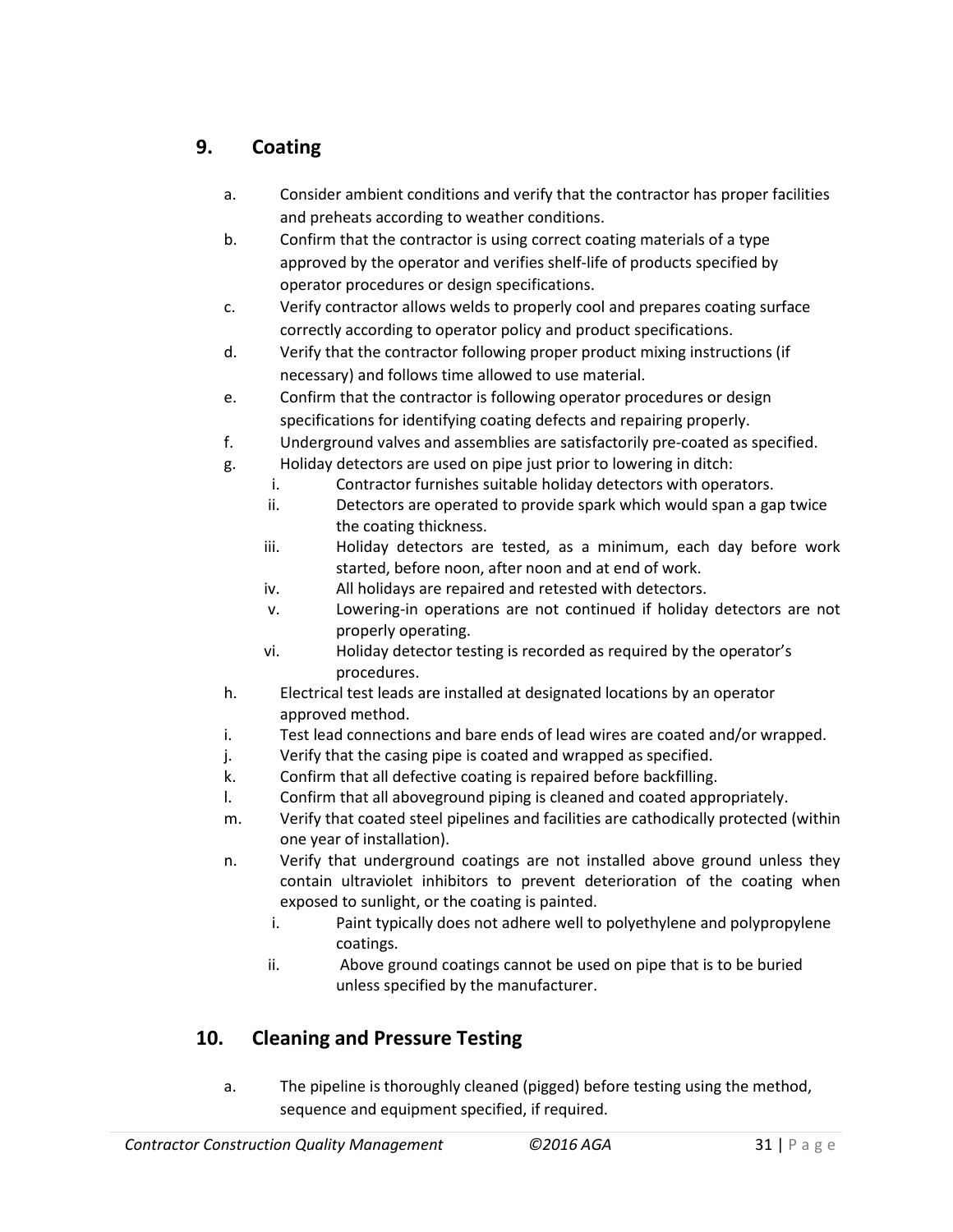- b. The pipeline is tested as specified after internal cleaning.
- c. Pressure is stabilized prior to start of test time.
- d. The test after installation is conducted as specified and the test pressure is maintained for the specified time period.
- e. Test equipment and procedures are satisfactory. Confirm that only approved and properly calibrated pressure- indicating devices are used for pressure testing.
- f. Pipe is successfully dewatered and dried out after hydrostatic testing.
- g. Soap test of fittings not included in pressure test is performed.
- h. Air is suitably purged from the pipeline before the pipeline is placed in service.
- i. All test records are completed and retained in the job package which is forwarded to the appropriate operator representative.

### **11. Tie-In Process**

- a. Pressure gauges are established to monitor pressure.
- b. Hot tap procedures are properly performed.
- c. Purging operations are properly performed and odorant detected.
- d. Proper PPE used and operable fire extinguisher is in place as required.
- e. Static control and grounding methods are used as required.
- f. Squeeze off points are properly identified.
- g. CGI (Combustible Gas Indicator) is calibrated and used during purging operations.
- h. Abandoned pipe is purged and sealed as required.

### **12. Cathodic Protection**

- a. Pipe-to-soil potential readings are taken as required.
- b. Anodes are properly connected and installed to specifications.
- c. Isolation fittings are properly installed as required.
- d. Test Stations are properly connected in accordance with specifications.
- e. Pipe removed is inspected for internal corrosion as required.

### **13. Backfill & Compaction**

*192.319 Installation of pipe in a ditch. "(b) When a ditch for a transmission line or main is backfilled, it must be backfilled in a manner that:* 

*(1) Provides firm support under the pipe; and* 

*(2) Prevents damage to the pipe and pipe coating from equipment or from the backfill material."*

*§192.361 Service lines: Installation prescribes the requirements for service line installations relative to "(b) Support and backfill"*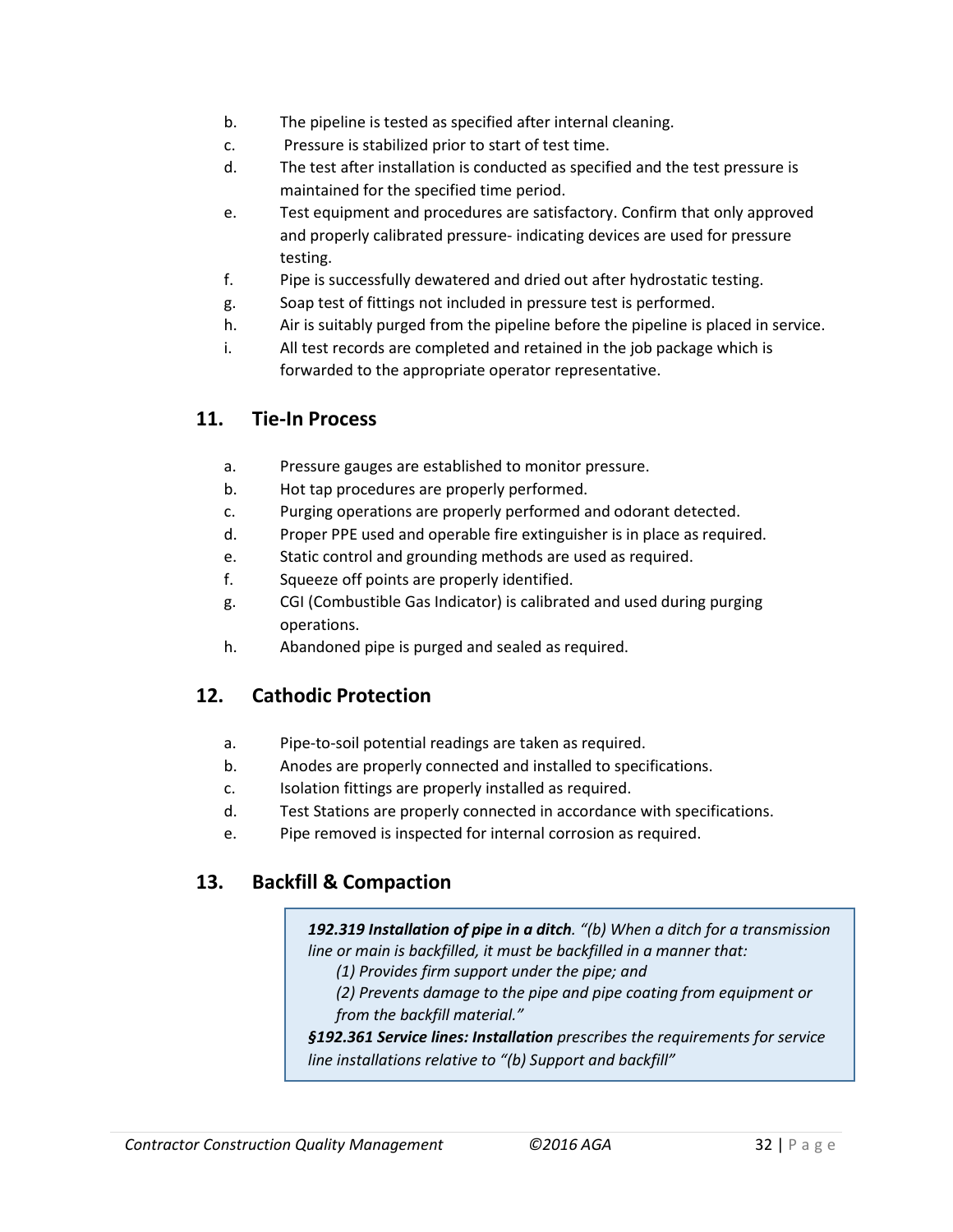- a. Confirm that all documentation required prior to backfill is complete. This may include material information, position of welds, GPS location for fittings, etc.
- b. Confirm that all coating is complete and cured properly for backfill.
- c. Confirm that any required support is completed for valves, fittings, etc.
- d. Verify proper padding material according to design specifications and padding meets requirements for facility coverage.
- e. Determine that remainder of backfill material meets operator specifications and is free of rocks and undesired fill.
- f. No foreign substances or refuse material is contained in the backfill material.
- g. Verify that the contractor installs tracer wire for plastic pipe installation according to operator procedures.
- h. Verify that the contractor installs any other locating tape, electronic markers or other facilities according to operator procedure or design specifications.
- i. Verify that the contractor is backfilling in the number and depth of lifts required by the operator and in a manner that does not to damage installed facilities.
- j. Mechanical tamping is utilized where required by jurisdictional authorities or operator specifications.
- k. Banks of streams or draws are rip-rapped where necessary to prevent backwashing over the trench.
- l. Shoring, rip-rap, sack breakers, terraces or drainage ditches are utilized where necessary to protect the backfill.
- m. Backfill of roadways, draws and creeks is suitable to jurisdictional agencies and the completed backfill does not affect traffic or drainage.
- n. Appropriate operators are contacted when damage occurs to foreign pipelines or other facilities during backfilling and they are repaired.
- o. Excessive spoil which could not be returned to the trench is suitably disposed of properly.
- p. Surface soil is returned to its original position in cultivated area where required.

### **14. Services**

- a. Excess Flow Valve is installed, if required.
- b. Proper protection for shear points and casings is installed.
- c. Curb Valve is installed as required.
- d. Meter manifold, service regulator and riser are installed properly, plumb and square.
- e. Sufficient separation is achieved from the service regulator vent to electric facilities and openings into the building.
- f. Unused service riser meter valve is closed and locked.
- g. Meter manifold and piping is properly coated to protect from atmospheric corrosion.
- h. Appropriate meter protection is installed.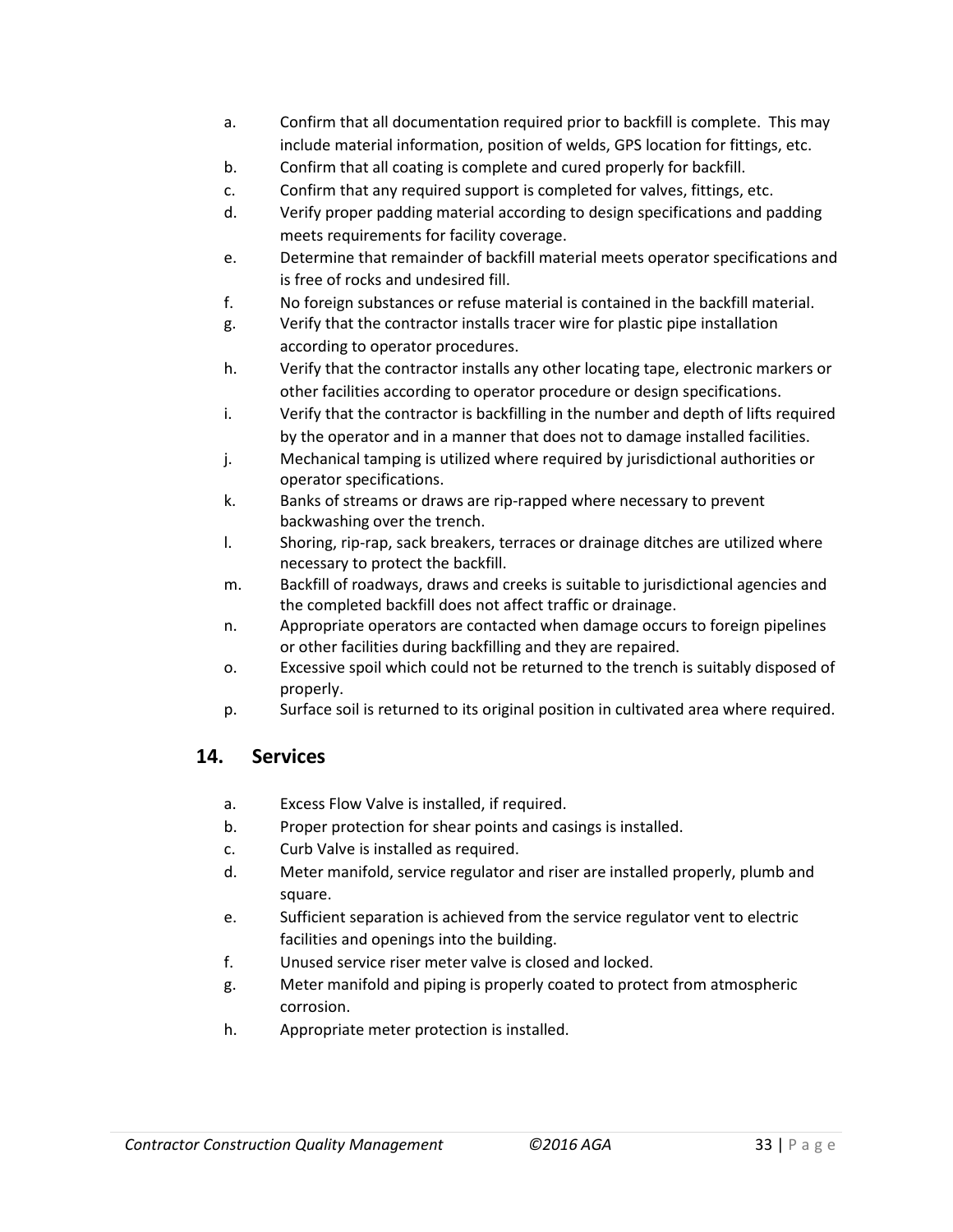### **15. Right of Way Maintenance and Restoration**

- a. Fences are securely braced before cutting. Temporary gates are constructed, and watchmen are furnished to maintain these gates where necessary.
- b. Lights, markers, signs and guards are provided where necessary to protect, persons, vehicles, or livestock.
- c. Suitable temporary passageways, fences, walks, etc. are provided and maintained for continuous traffic control.
- d. Irregularities in topography are graded out and top soil is preserved where specified.
- e. Compliance with Right-of-Way requirements is maintained, property damages are minimized and work is confined to the Right-of-Way.
- f. Right-of-Way is properly cleared and debris is disposed of satisfactorily.
- g. Top soil is preserved for replacement to its original position, where required.
- h. Trees, shrubs, hedges, lawns, etc. are preserved where specified.
- i. Fences or hedge gaps are permanently replaced during clean-up with materials comparable to the original facility.
- j. Where paralleling existing pipelines, construction equipment is not operated over and excessive spoil is not left on those pipelines.
- k. Continuous service of communication lines crossed during construction or movement of equipment is maintained.
- l. Every effort is made during clean-up operations to leave a good impression with property owners and tenants affected by construction.
- m. Pipeline marker signs are installed at all roadways, railroads or other special designated locations.
- n. Excessive or defective materials are returned to storage sites and the pipe joints are beveled and cleaned before storing.

# **16. Contract Compliance**

- a. Often an additional duty of an inspector is to verify compliance with contract provisions. This may include:
	- i. Recording of quantities of materials received or removed such as spoils, sand, and asphalt.
	- ii. Check of all materials to make sure they comply with plans and specifications.
	- iii. Confirming completion of daily pay items.
	- iv. Preparing and/or checking weekly or monthly construction progress reports.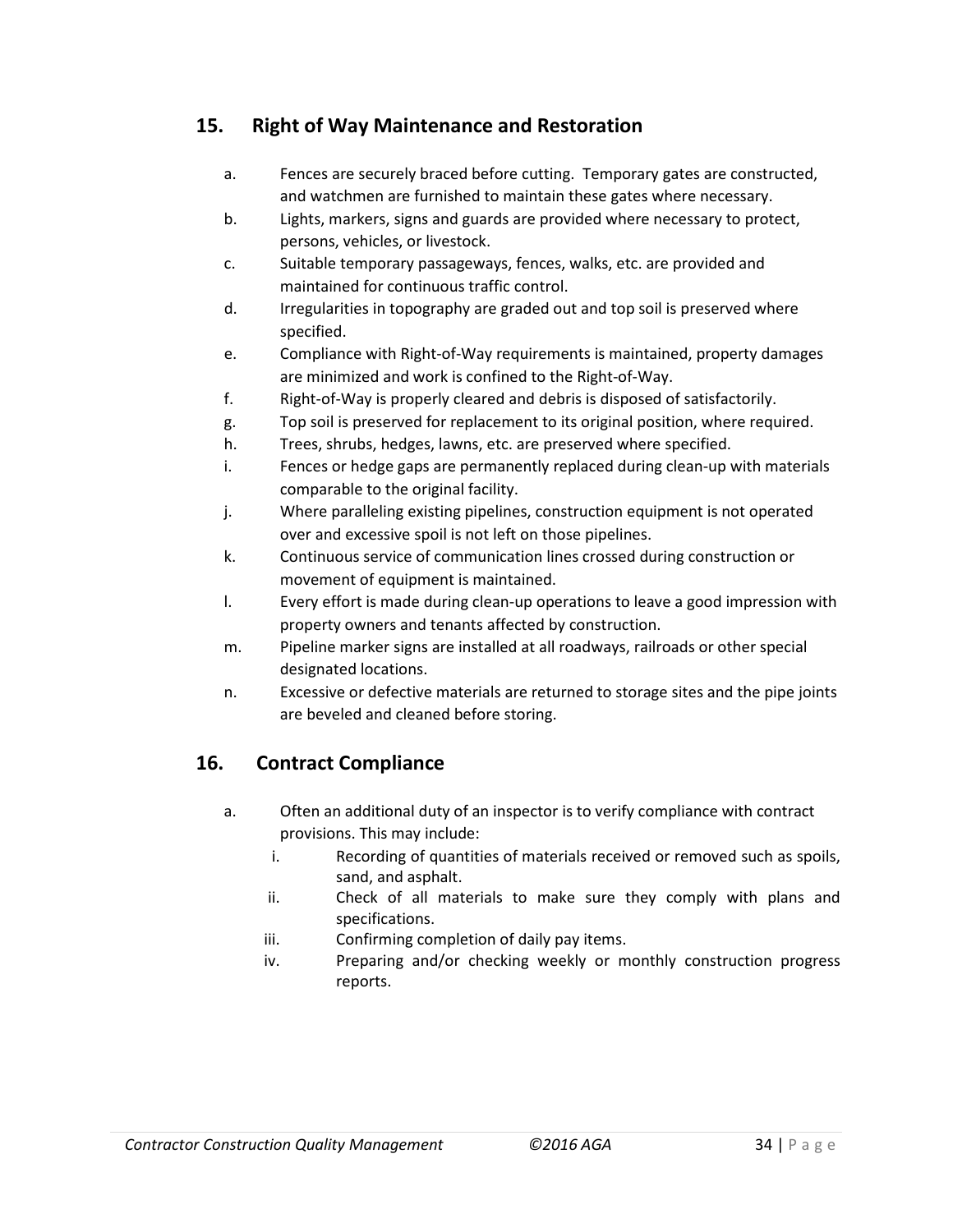### **F. Sampling Inspections - Sample rates based upon risk**

*AGA Commitment to Enhance Safety issued in May 2012 and updated October 2015 includes:* "*Review and revise established construction procedures to provide for appropriate (risk based) oversight of contractor installed pipeline facilities."* 

**1.** The frequency of Inspection for Distribution construction projects should be dictated by the complexity of the project.

Examples that may need more frequent inspection include: high pressure facilities, deep excavations, heavy traffic control, tie-ins, boring operations, gas handling, extensive paving, etc.

- a. A previously published White Paper entitled "AGA Guidelines for Oversight of Construction for Transmission Pipelines, Distribution Mains and Services", April 2013, offered the following examples of risk based factors:
	- *i. "Complexity of project (Transmission main, distribution main or service)*
	- *ii. Size/ length of project (diameter and/ or miles)*
	- *iii. Number of construction personnel*
	- *iv. Number of construction locations (spreads)*
	- *v. Complexity of construction tasks*
	- *vi. Is the project new construction or reconstruction?*
	- *vii. Is the work being performed by company or contractor personnel?*
	- *viii. Experience level of personnel*
	- *ix. Are the tasks performed frequently or infrequently (e.g. daily vs. annually)?*
	- *x. Results of previous oversight evaluations of construction personnel*
	- *xi. Underground clearance from other utilities and structures*
	- *xii. Other factors".*
- **2.** One approach is to apply statistical sampling to the inspections. ANSI/ASQ Z1.4 and related computerized calculators can be a reference to help determine sample sizes. This may involve:
	- a. Determination of the risk of a nonconformance within an activity (Critical, Major or Minor).
	- b. Assignment of an acceptable quality level (%) for the activity.
	- c. Determination of the population size of the activity (how many times does it occur over a period of time).
	- d. Establishing the desired statistical confidence level for the series of inspections.
	- e. Using these factors and determining the sampling plan for the standard (or normal) number of inspections.
	- f. Adjustment of the sampling plan (number of inspections) based upon any discovered failures (tightened inspections, for example).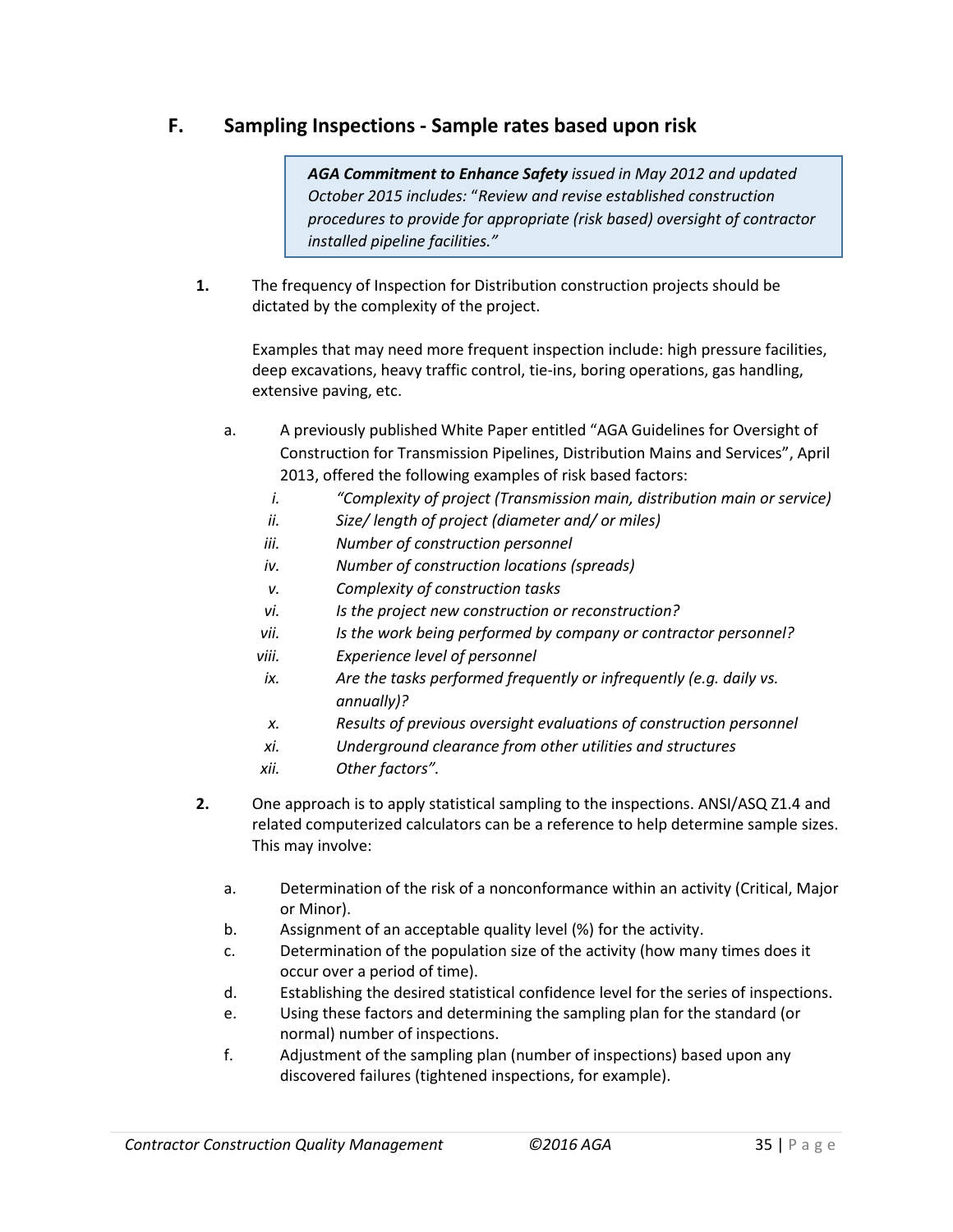- **3.** Another approach is to establish inspection requirements applicable to each contractor crew including the activities to be inspected and the number of inspections per year.
- **4.** Random post construction audits (dig-ups) can also be used. This is typically completed before final pavement restoration and can include verification of compaction before the dig-up.

# **G. Tracking Inspection Results**

- **1.** Consider the benefits of implementing a computer program and electronic database to capture information related to the inspection process in order to:
	- a. Document inspections electronically.
	- b. Develop an inspection database with research, calculation and reporting capabilities.
	- c. Identify trends and areas of focus based on inspection results.
	- d. Document any remedial action performed.
	- e. Capture the records for the entire company in one central location.

# **H. Non-Conformances**

### **1. Process for identifying non-conformances**

- a. Deficiencies are identified including the date found, name of the individual noting the deficiency and a description of the deficiency.
- b. Digital photos are taken, if required.
- c. Material failures are documented and materials are segregated and saved for further analysis.

# **2. Stop Work Authority**

- a. Anyone involved with the construction project should have the authority to stop work and identify non-conformances with specifications.
- b. This authority should be clear and unambiguous and should be free from any penalties or reprisals.

# **3. Resolving non-conformances**

a. Contractor actions to resolve non-conformances should be documented regardless of whether the non-conformance can be corrected immediately onsite or whether further review is required.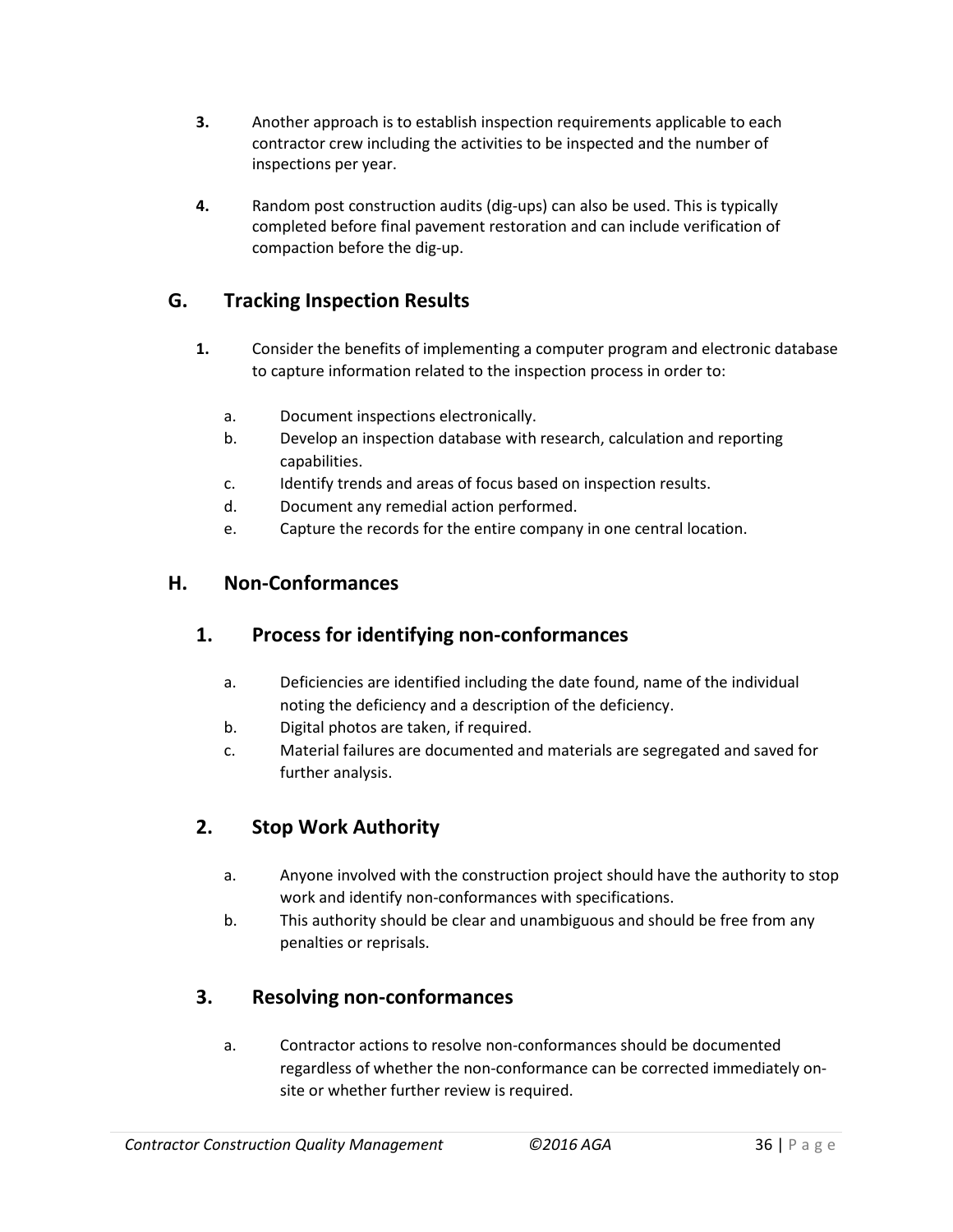- b. The operator should consider if remedial work is necessary for previously installed facilities with the same characteristics as the failed component and/or process. This may include digging up and inspecting similar installations.
- c. There should be a process in place for the inspector and / or Company Authorized Representative to indicate concurrence with the contractor's plan to resolve the nonconformance.

# **4. Tracking and adjusting individual qualifications due to nonconformances**

*§192.805 Qualification program. Each operator shall have and follow a written qualification program. The program shall include provisions to:*

*(e) Evaluate an individual if the operator has reason to believe that the individual is no longer qualified to perform a covered task;*

a. If the cause of any non-conformance is found to be operator error, then the operator should evaluate the qualifications of the individual(s) involved. The need for retraining and/or requalification should be documented.

# **5. Identifying corrective actions to preclude future nonconformances**

a. The contractor should work to correct the immediate non-conformance and also identify corrective actions required to preclude a future similar nonconformance.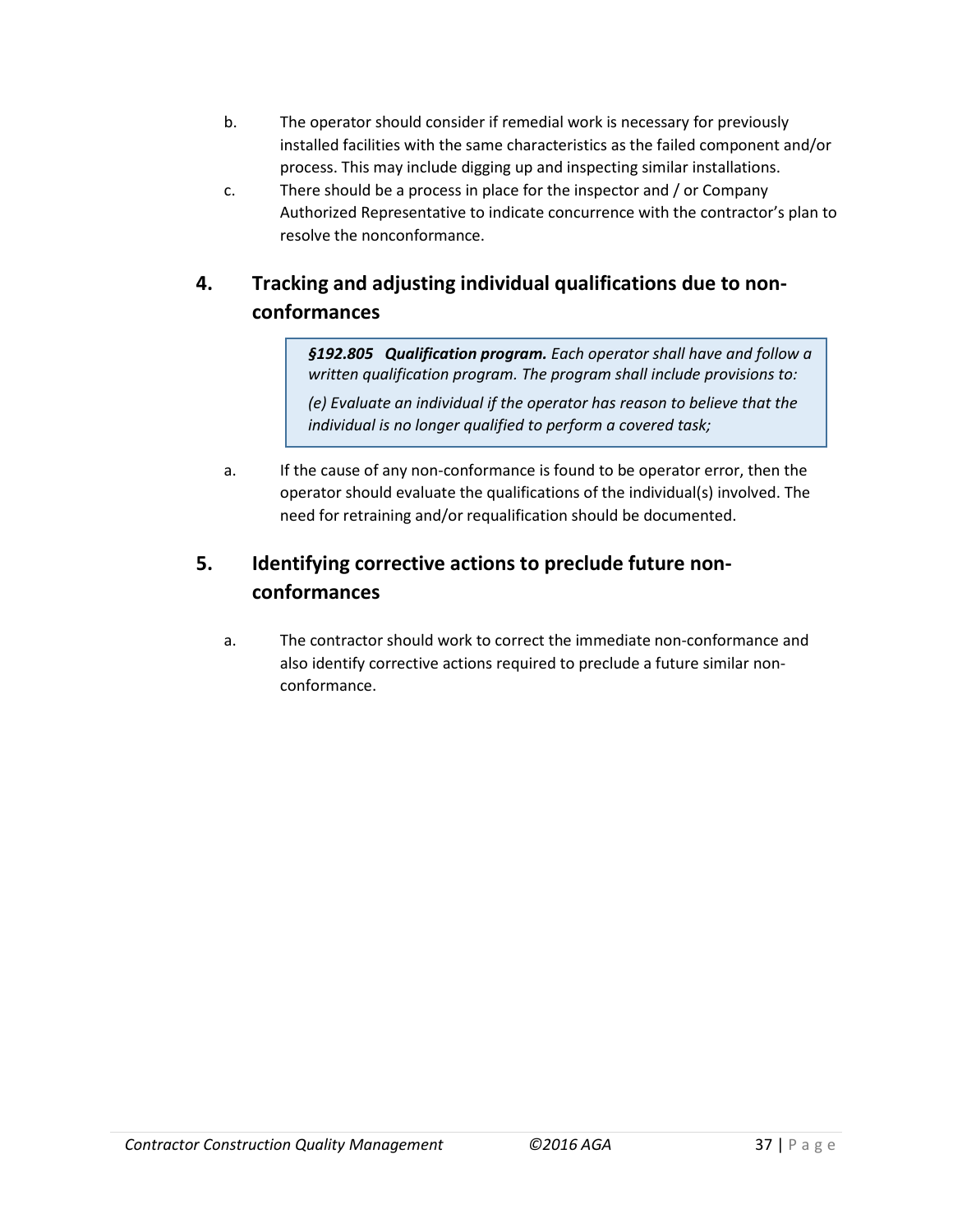# **VI. DOCUMENTATION**

## **A. Verifying Proper Record Keeping**

### **1. Material Traceability**

a. Verify that the operator's requirements for maintaining material traceability are followed. This may include recording unique material identifiers through the use of bar codes or other electronic means.

# **2. Accurate as-built documentation (maps or mobile device recording)**

- a. Responsibility for maintaining up-to-date as-built documentation is usually detailed in the contract. This may be a responsibility of either the contractor or the operator's inspector.
- b. The contract may also spell out the review process for these records including time limits for submittal.

### **3. Photographic Record**

- a. Photographic records can be useful to document the conditions and activities on the job site. These also provide a record that can be reviewed during later Quality Assurance audits.
- b. Photograph any special event worthy of extraordinary attention and take notes to supplement the images including date time and location.
- c. Photograph any condition that differs from what is shown on drawings or specifications
- d. Take random area-wide photographs to document overall conditions both during pre and post-construction.
- e. Select a convenient place near each major part of the project and photograph the work in progress regularly from that same location.
- f. Signs of inactivity are just as important as activity photographs.
- g. Verify that you are close enough to the work to show detail in the photograph and that the scale of items in the photograph can be easily determined: Use people, tape, or hardhat, for reference.
- h. Label and save images in the project file. If required, include a photo placard filled out with details (time, date, location, etc.) in the image.
- i. Photograph any existing damaged conditions or damage caused by a contractor.
- j. If the camera has a date insert, make sure that it is properly set.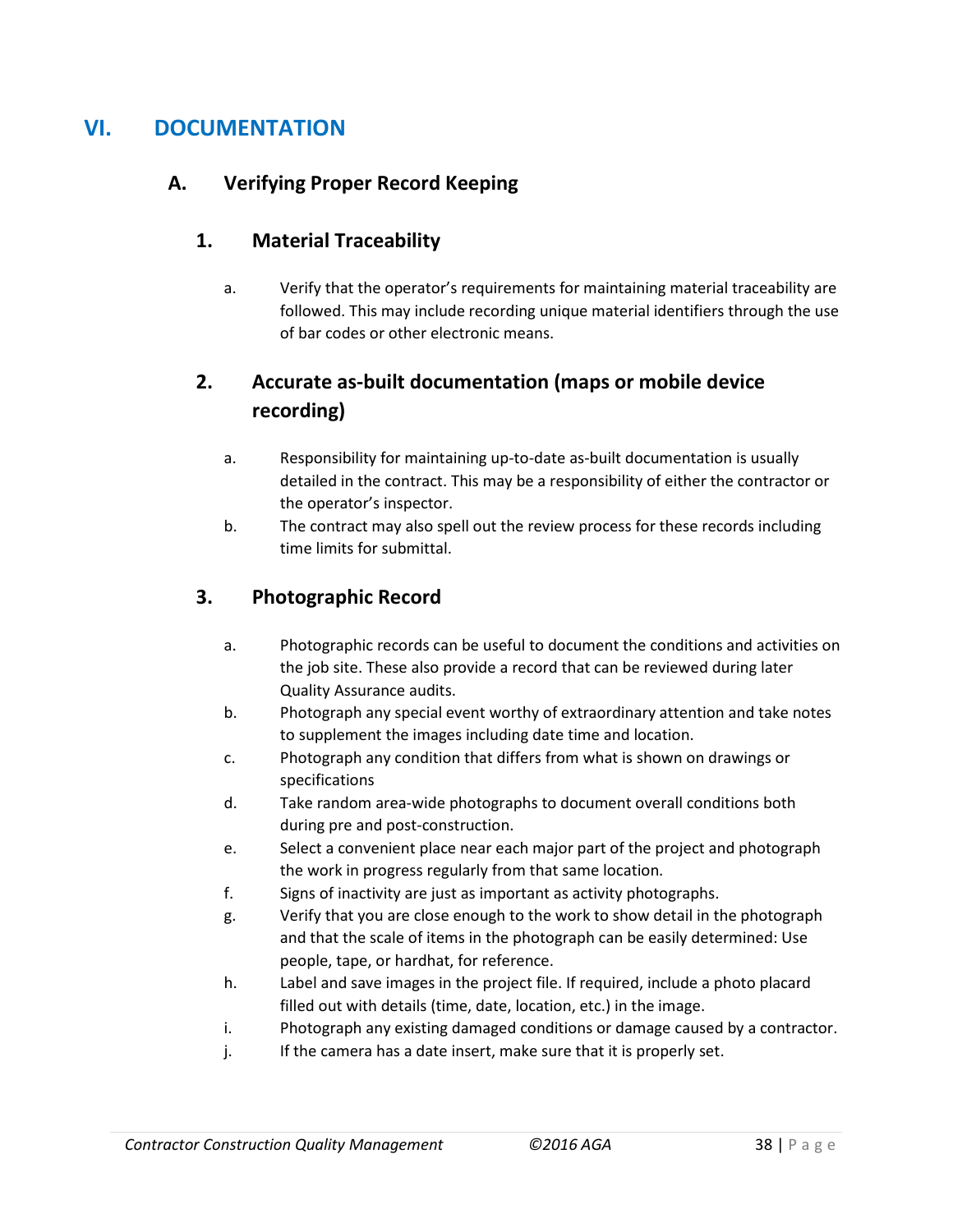# **4. Process to resolve record discrepancies**

- a. There should be an established process to review as-built documentation for accuracy, completeness and consistency.
- b. The process should identify responsibilities for investigating any discrepancies, making the changes and accepting the final document.
- c. There should be a mechanism to provide feedback about any discrepancies to those responsible for collecting the as-built information.

# **5. Record retention**

*§192.243 Nondestructive testing (f) When nondestructive testing is required under §192.241(b), each operator must retain, for the life of the pipeline, a record showing by milepost, engineering station, or by geographic feature, the number of girth welds made, the number nondestructively tested, the number rejected, and the disposition of the rejects.*

*§192.517 Records. (a) Each operator shall make, and retain for the useful life of the pipeline, a record of each test performed under §§192.505 (hoop stress > 30% SMYS) and 192.507 (> 100 psig operating pressure) (b) Each operator must maintain a record of each test required by §§192.509 (steel main < 100psig), 192.511 (service lines), and 192.513 (plastic lines) for at least 5 years.*

a. Verify that all required records are collected and submitted for retention according to operator policy.